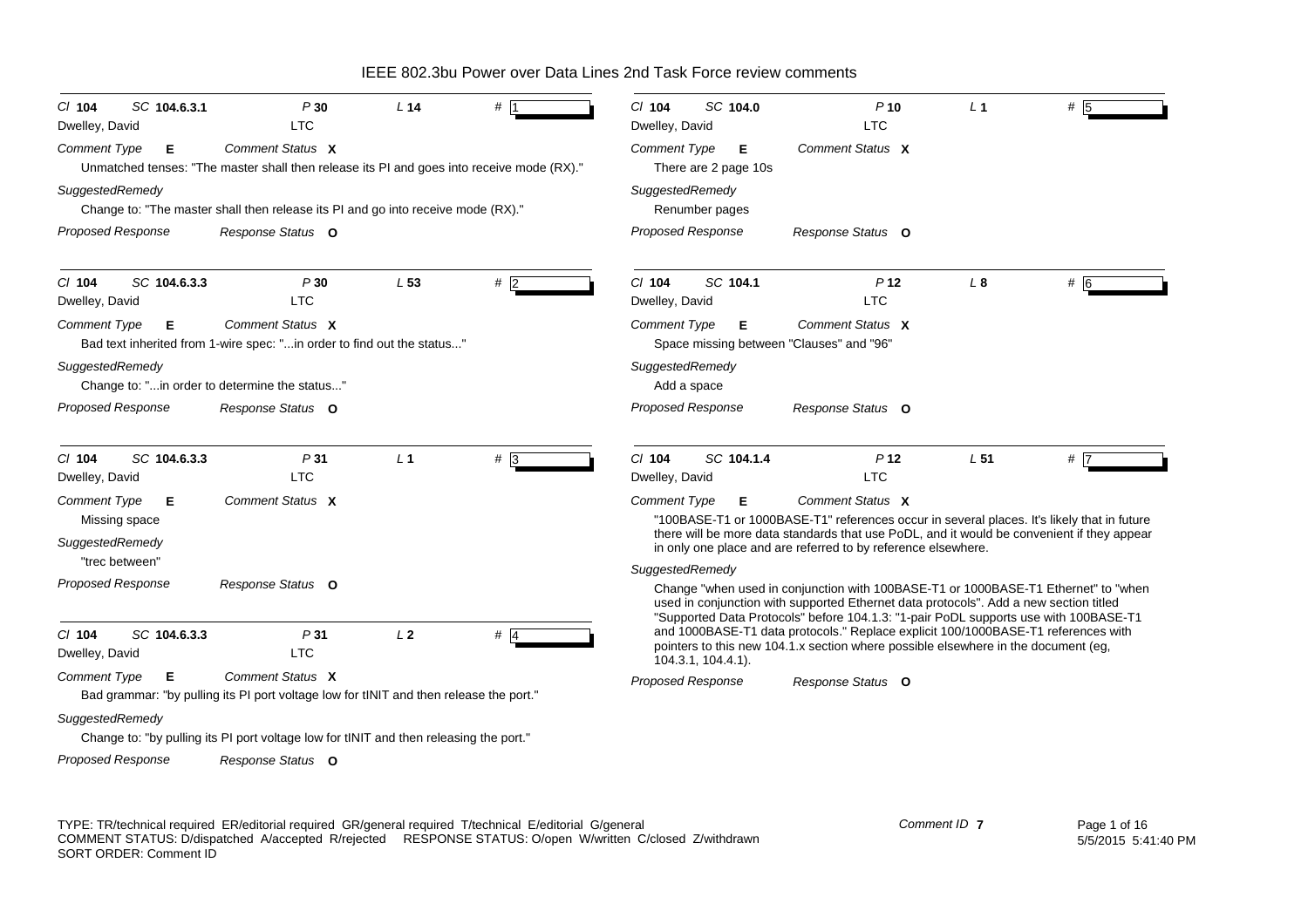| SC 104.1.3<br>$CI$ 104<br>Dwelley, David                                         | P <sub>13</sub><br><b>LTC</b>                                                                                                                                                                                                                                                                                                                                                                                               | L8  | #8    | SC 104.3.3<br>$Cl$ 104<br>Dwelley, David                                                                                               | P <sub>15</sub><br><b>LTC</b>                                                                                                                                                                                                  | $L$ 41 | $#$ 11 |
|----------------------------------------------------------------------------------|-----------------------------------------------------------------------------------------------------------------------------------------------------------------------------------------------------------------------------------------------------------------------------------------------------------------------------------------------------------------------------------------------------------------------------|-----|-------|----------------------------------------------------------------------------------------------------------------------------------------|--------------------------------------------------------------------------------------------------------------------------------------------------------------------------------------------------------------------------------|--------|--------|
| <b>Comment Type</b><br>Е                                                         | Comment Status X<br>Figure 104-1: CSMA/CD reference is obsolete (also at line 26)                                                                                                                                                                                                                                                                                                                                           |     |       | <b>Comment Type</b><br>Е                                                                                                               | Comment Status X<br>A PSE does not "provide" state machine behavior                                                                                                                                                            |        |        |
| SuggestedRemedy<br>Replace "CSMA/CD LAN" with "Ethernet"                         |                                                                                                                                                                                                                                                                                                                                                                                                                             |     |       | SuggestedRemedy                                                                                                                        | Change "provide" to "implement" - also in the PD section on page 22, line 32                                                                                                                                                   |        |        |
| <b>Proposed Response</b>                                                         | Response Status O                                                                                                                                                                                                                                                                                                                                                                                                           |     |       | <b>Proposed Response</b>                                                                                                               | Response Status O                                                                                                                                                                                                              |        |        |
| SC 104.2<br>$CI$ 104<br>Dwelley, David                                           | P <sub>14</sub><br><b>LTC</b>                                                                                                                                                                                                                                                                                                                                                                                               | L50 | $#$ 9 | $Cl$ 104<br>SC 104.3.3.1<br>Dwelley, David                                                                                             | P <sub>15</sub><br><b>LTC</b>                                                                                                                                                                                                  | $L$ 47 | # 12   |
| Comment Type<br>Е<br>SuggestedRemedy<br><b>Proposed Response</b>                 | Comment Status X<br>Table 104-1, Note 2: equation belongs in an informative annex.<br>Change note 2 to read: "RLoop is defined as the sum of the PSE source resistance,<br>RPSE, and link segment round trip resistance with the maximum<br>resistance of the link segment wire pair. See Annex XX." Merge the equation and<br>explanatory text from the rest of Note 2 with the text in annex 104A.1.<br>Response Status O |     |       | <b>Comment Type</b><br>Е<br>before applying power to its PI."<br>SuggestedRemedy<br>Delete entire sentence<br><b>Proposed Response</b> | Comment Status X<br>This text also appears (in a clearer form) in section 104.3.6.5: "If the PSE cannot supply<br>power within Tinrush, it shall initiate and successfully complete a new detection cycle<br>Response Status O |        |        |
| SC 104.3.1<br>$Cl$ 104<br>Dwelley, David<br>Comment Type<br>Е<br>SuggestedRemedy | P <sub>15</sub><br><b>LTC</b><br>Comment Status X<br>PSE (also PD) Types 1 and 2 are used in PoE - this has the potential to cause confusion<br>Change Types 1 and 2 to Types A and B to be unambiguously different from PoE. This                                                                                                                                                                                          | L29 | # 10  | $Cl$ 104<br>SC 104.3.4.1<br>Dwelley, David<br><b>Comment Type</b><br>Е<br>verbose.<br>SuggestedRemedy                                  | P <sub>18</sub><br><b>LTC</b><br>Comment Status X<br>The phrase "The forced detection current or currents at the PI shall" is unnecessarily<br>Replace with "All detection currents at the PI shall"                           | L34    | # 13   |
| <b>Proposed Response</b>                                                         | change may end up in new section 104.1.x per my previous comment<br>Response Status O                                                                                                                                                                                                                                                                                                                                       |     |       | <b>Proposed Response</b>                                                                                                               | Response Status O                                                                                                                                                                                                              |        |        |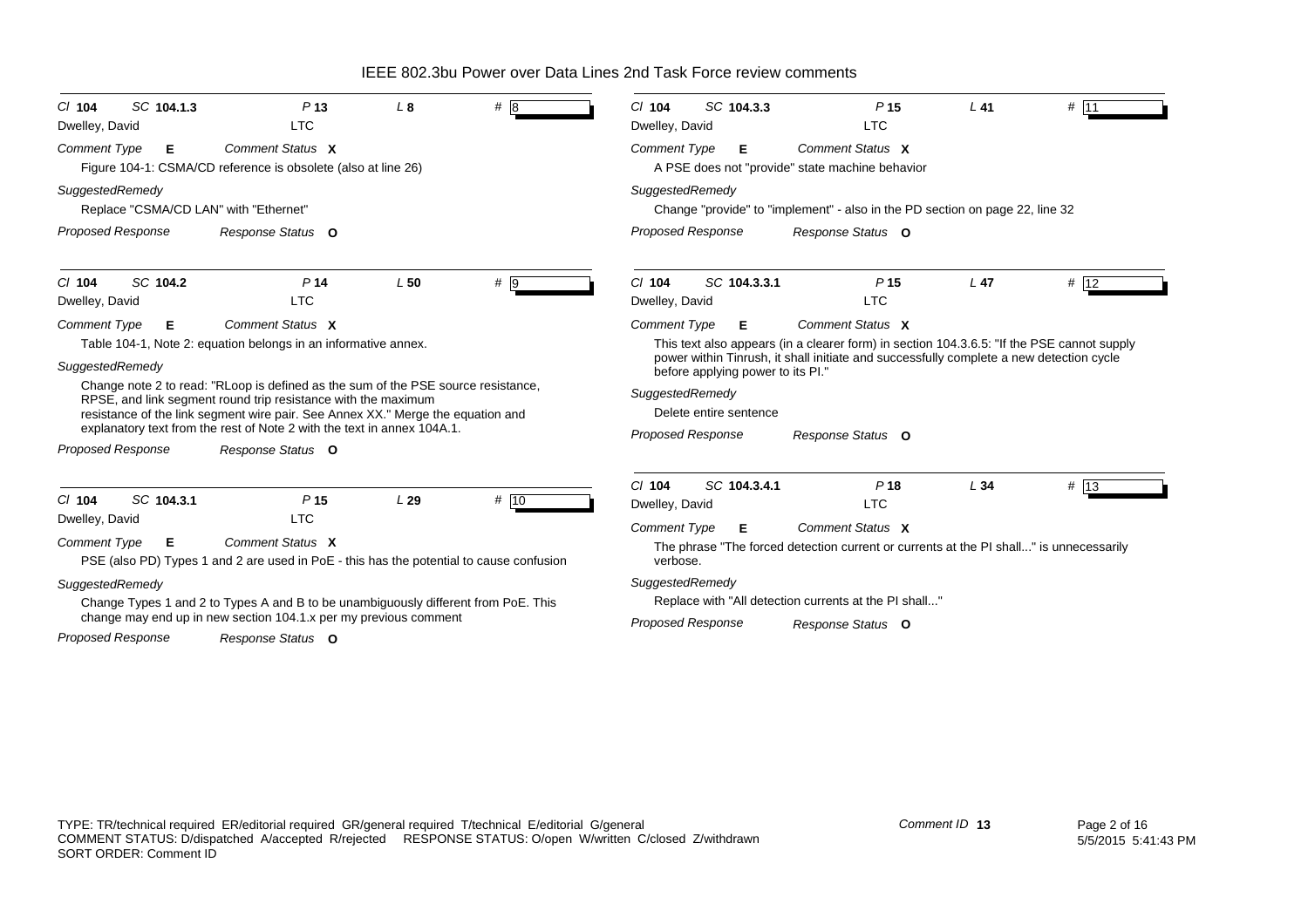| SC 104.3.4.3<br>$Cl$ 104            | P <sub>19</sub>                                                                                                                                    | L <sub>11</sub> | # 14 | SC 104.3.6<br>$Cl$ 104                                                                                                                                                                                                           | P <sub>19</sub>                                                                                                                                               | L39            | # $ 17$ |  |  |
|-------------------------------------|----------------------------------------------------------------------------------------------------------------------------------------------------|-----------------|------|----------------------------------------------------------------------------------------------------------------------------------------------------------------------------------------------------------------------------------|---------------------------------------------------------------------------------------------------------------------------------------------------------------|----------------|---------|--|--|
| Dwelley, David                      | <b>LTC</b>                                                                                                                                         |                 |      | Dwelley, David                                                                                                                                                                                                                   | <b>LTC</b>                                                                                                                                                    |                |         |  |  |
| <b>Comment Type</b><br>E            | Comment Status X                                                                                                                                   |                 |      | <b>Comment Type</b><br>Е                                                                                                                                                                                                         | Comment Status X                                                                                                                                              |                |         |  |  |
|                                     | Overlapping Vgood and Vbad ranges make the spec hard to understand                                                                                 |                 |      |                                                                                                                                                                                                                                  | This concept has been confusing in PoE and has the potential to be that way in PoDL as                                                                        |                |         |  |  |
| SuggestedRemedy                     |                                                                                                                                                    |                 |      |                                                                                                                                                                                                                                  | well: "The output of a PSE shall conform to the electrical requirements in Table 104-5 to<br>ensure that it does not present a valid PD detection signature." |                |         |  |  |
|                                     | Change item a) to read "equal to Vbad_lo max, or"<br>Change item b) to read " equal to Vbad_hi min, or"                                            |                 |      | SuggestedRemedy                                                                                                                                                                                                                  |                                                                                                                                                               |                |         |  |  |
| Fix line 17 accordingly             | Change Vbad to Vbad_lo in Table 104-5 on page 25, move 2.8 to max column<br>Add a new row to Table 104-5 to define Vbad_hi, move 3.2 to min column |                 |      | Clarify by changing the sentence: "The output of a PSE shall conform to the electrical<br>requirements in Table 104–5 in both powered and unpowered modes to ensure that it does<br>not present a valid PD detection signature." |                                                                                                                                                               |                |         |  |  |
| <b>Proposed Response</b>            | Response Status O                                                                                                                                  |                 |      | <b>Proposed Response</b>                                                                                                                                                                                                         | Response Status O                                                                                                                                             |                |         |  |  |
| SC 104.3.5<br>$CI$ 104              | P <sub>19</sub>                                                                                                                                    | L30             | # 15 | SC 104.3.6.2<br>$Cl$ 104                                                                                                                                                                                                         | P20                                                                                                                                                           | L <sub>6</sub> | # 18    |  |  |
| Dwelley, David                      | <b>LTC</b>                                                                                                                                         |                 |      | Dwelley, David                                                                                                                                                                                                                   | <b>LTC</b>                                                                                                                                                    |                |         |  |  |
| Comment Type<br>Е                   | Comment Status X<br>The acronym "SCCP" is a proper noun - no "the" is required                                                                     |                 |      | <b>Comment Type</b><br>Е                                                                                                                                                                                                         | Comment Status X<br>Table 104-3 is missing references to explanatory sections of text                                                                         |                |         |  |  |
| SuggestedRemedy                     | Remove "The" - also in several other places in the document                                                                                        |                 |      | SuggestedRemedy                                                                                                                                                                                                                  | Add references to text in "Additional Information" column (eg, 104.3.6.3 for item 6)                                                                          |                |         |  |  |
| <b>Proposed Response</b>            | Response Status O                                                                                                                                  |                 |      | <b>Proposed Response</b>                                                                                                                                                                                                         | Response Status O                                                                                                                                             |                |         |  |  |
| SC 104.3.5<br>$CI$ 104              | P <sub>19</sub>                                                                                                                                    | L30             | # 16 | $Cl$ 104<br>SC 104.3.6                                                                                                                                                                                                           | P <sub>19</sub>                                                                                                                                               | $L$ 41         | # 19    |  |  |
| Dwelley, David                      | <b>LTC</b>                                                                                                                                         |                 |      | Dwelley, David                                                                                                                                                                                                                   | <b>LTC</b>                                                                                                                                                    |                |         |  |  |
| <b>Comment Type</b><br>Е            | Comment Status X                                                                                                                                   |                 |      | Е.<br><b>Comment Type</b>                                                                                                                                                                                                        | Comment Status X                                                                                                                                              |                |         |  |  |
| Add a reference to the SCCP section |                                                                                                                                                    |                 |      |                                                                                                                                                                                                                                  | This text also appears (in clearer form) in section 104.3.6.7: "PClass is the minimum<br>required PSE continuous output power for the relevant class"         |                |         |  |  |
| SuggestedRemedy                     |                                                                                                                                                    |                 |      | SuggestedRemedy                                                                                                                                                                                                                  |                                                                                                                                                               |                |         |  |  |
|                                     | Change t0: "Classification is performed using SCCP. See section 104.6."                                                                            |                 |      | Remove entire sentence                                                                                                                                                                                                           |                                                                                                                                                               |                |         |  |  |
| <b>Proposed Response</b>            | Response Status O                                                                                                                                  |                 |      | Proposed Response                                                                                                                                                                                                                | Response Status O                                                                                                                                             |                |         |  |  |
|                                     |                                                                                                                                                    |                 |      |                                                                                                                                                                                                                                  |                                                                                                                                                               |                |         |  |  |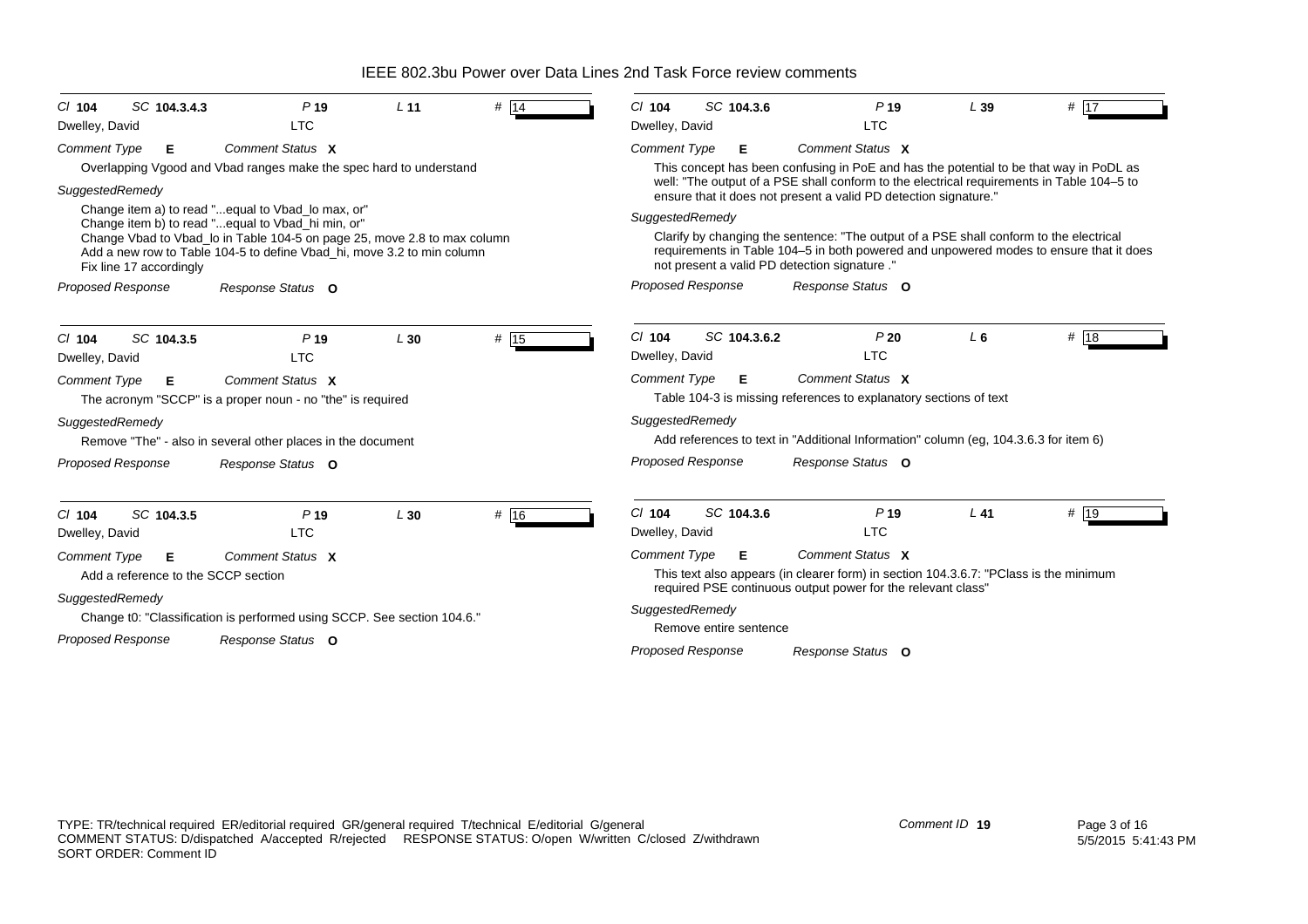| SC 104.3.6.8<br>$Cl$ 104<br>Dwelley, David                                                                                                                     | P <sub>21</sub><br><b>LTC</b>                                                                                                                                                                                                                                                                                                                                | L <sub>35</sub> | # $20$ | SC 104.4.4<br>$CI$ 104<br>Dwelley, David                                                                                      |                                                                                                                                                                                                             | P <sub>25</sub><br><b>LTC</b> | L6     | # 23                                                                                                                                                                                                                                                                                     |
|----------------------------------------------------------------------------------------------------------------------------------------------------------------|--------------------------------------------------------------------------------------------------------------------------------------------------------------------------------------------------------------------------------------------------------------------------------------------------------------------------------------------------------------|-----------------|--------|-------------------------------------------------------------------------------------------------------------------------------|-------------------------------------------------------------------------------------------------------------------------------------------------------------------------------------------------------------|-------------------------------|--------|------------------------------------------------------------------------------------------------------------------------------------------------------------------------------------------------------------------------------------------------------------------------------------------|
| <b>Comment Type</b><br>Е<br>This section could be clearer<br>SuggestedRemedy<br>regarding stable operation."<br>Proposed Response                              | Comment Status X<br>Replace with: "The PSE and/or the PD may exhibit voltage instability due to negative<br>impedance typically seen at the PD input. See Annex 104A.1 for design guidelines<br>Response Status O                                                                                                                                            |                 |        | <b>Comment Type</b><br>Е<br>SuggestedRemedy<br><b>Proposed Response</b>                                                       | Comment Status X<br>detection signature, it shall present the detection signature at the PI.<br>PD shall present a non-valid detection signature when it is powered via the PI."<br>Response Status O       |                               |        | Text is longer and less clear than it needs to be: "When a PD presents a valid or non-valid<br>When a PD becomes powered via the PI, it shall present a non-valid detection signature."<br>Change to: "A PD shall present a detection signature, either valid or non-valid, at the PI. A |
| SC 104.4<br>$Cl$ 104<br>Dwelley, David<br><b>Comment Type</b><br>Е<br>SuggestedRemedy<br>Remove sentence<br>Proposed Response                                  | P <sub>22</sub><br><b>LTC</b><br>Comment Status X<br>This text is unnecessary and arguably false: "PD capable devices that are neither drawing<br>nor requesting power are also covered in this sub-clause."<br>Response Status O                                                                                                                            | L <sub>11</sub> | #21    | SC 104.4.6<br>$CI$ 104<br>Dwelley, David<br><b>Comment Type</b><br>Е<br>Table 104-6."<br>SuggestedRemedy<br>Proposed Response | Comment Status X<br>Passive voice: "The power supply of the PD shall operate within the characteristics in<br>Change to: "The PD shall draw power according to Table 104-6."<br>Response Status O           | P <sub>25</sub><br><b>LTC</b> | $L$ 48 | # 24                                                                                                                                                                                                                                                                                     |
| SC 104.4<br>$Cl$ 104<br>Dwelley, David<br>Comment Type<br>Е<br>terminals are not specified."<br>SuggestedRemedy<br>Delete sentence<br><b>Proposed Response</b> | P <sub>22</sub><br><b>LTC</b><br>Comment Status X<br>This text was inherited from PoE but is not needed here: "Characteristics such as the<br>losses due to voltage correction circuits, power supply inefficiencies, separation of internal<br>circuits from external ground or other characteristics induced by circuits after the PI<br>Response Status O | L <sub>14</sub> | $#$ 22 | $CI$ 104<br>SC 104.4.6.1<br>Dwelley, David<br><b>Comment Type</b><br>Е<br>SuggestedRemedy<br><b>Proposed Response</b>         | Comment Status X<br>This section is formatted as a note, is non-normative, and relates to loop stability<br>Move to Annex 104A.1. The table entries can stand alone as normative here.<br>Response Status O | P26<br><b>LTC</b>             | L28    | #25                                                                                                                                                                                                                                                                                      |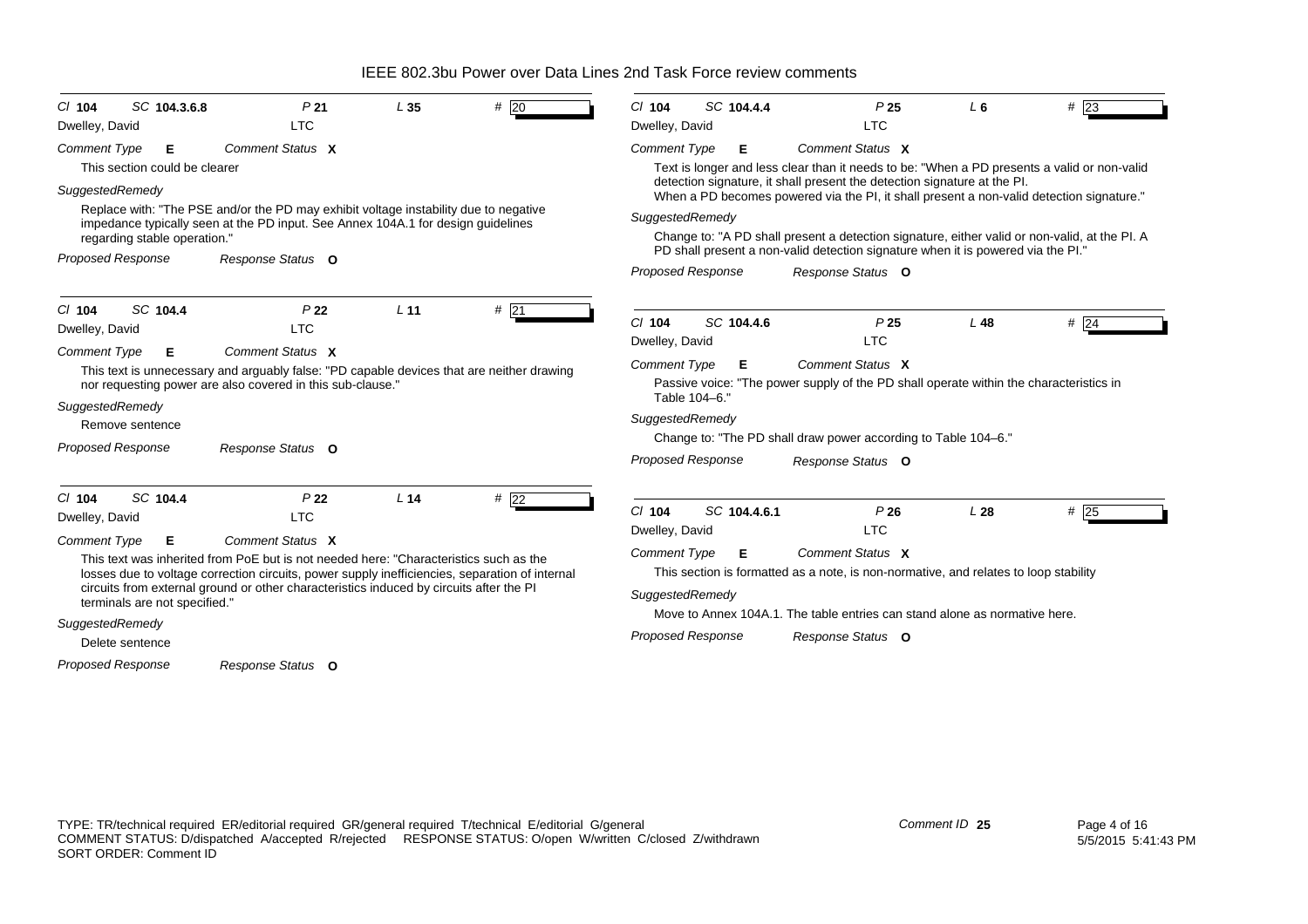| CI 104<br>Dwelley, David | SC 104.4.6.3                          | P26<br><b>LTC</b>                                                                                                                                                                                                                                                 | $L$ 45          | #<br>26 | $Cl$ 104<br>Dwelley, David | SC 104.4.7           | P <sub>27</sub><br><b>LTC</b>                                                                                                                                                                                                                                                                                         | L34             | #28  |
|--------------------------|---------------------------------------|-------------------------------------------------------------------------------------------------------------------------------------------------------------------------------------------------------------------------------------------------------------------|-----------------|---------|----------------------------|----------------------|-----------------------------------------------------------------------------------------------------------------------------------------------------------------------------------------------------------------------------------------------------------------------------------------------------------------------|-----------------|------|
| <b>Comment Type</b>      | Е<br>Title is too long                | Comment Status X                                                                                                                                                                                                                                                  |                 |         | <b>Comment Type</b>        | Е                    | Comment Status X<br>"Require" is not exactly correct in this context, and the subsequent text is not helpful: "PDs                                                                                                                                                                                                    |                 |      |
| SuggestedRemedy          | Change to "PD Stability"              |                                                                                                                                                                                                                                                                   |                 |         | MPS.'                      |                      | in the powered state that no longer require power shall remove the current draw of the                                                                                                                                                                                                                                |                 |      |
| Proposed Response        |                                       | Response Status O                                                                                                                                                                                                                                                 |                 |         | SuggestedRemedy            |                      |                                                                                                                                                                                                                                                                                                                       |                 |      |
|                          |                                       |                                                                                                                                                                                                                                                                   |                 |         |                            | MPS at the PI."      | Change to: "PDs in the powered state that no longer want power shall provide an invalid                                                                                                                                                                                                                               |                 |      |
| CI 104<br>Dwelley, David | SC 104.4.6.4                          | P <sub>27</sub><br><b>LTC</b>                                                                                                                                                                                                                                     | L <sub>17</sub> | #27     | Proposed Response          |                      | Response Status O                                                                                                                                                                                                                                                                                                     |                 |      |
| <b>Comment Type</b>      | Е<br>Text could be more clear:        | Comment Status X                                                                                                                                                                                                                                                  |                 |         | $Cl$ 104<br>Dwelley, David | SC 104.6.2           | P29<br><b>LTC</b>                                                                                                                                                                                                                                                                                                     | L25             | #29  |
| generated"               | to preserve data integrity."          | "The ripple and noise specification shall be for all operating voltages"<br>"The PD shall operate correctly in the presence of ripple and noise generated by the PSE<br>that appears at the PD PI. These levels are specified in Table 104–3. Limits are provided |                 |         | SuggestedRemedy            |                      | Too much information. This is a spec, not a design guide: "After the reservoir is charged to<br>the normal operating voltage level, there will be some ripple voltage caused by recharging<br>pulses restoring charge lost during bus logic low times.:                                                               |                 |      |
| SuggestedRemedy          |                                       |                                                                                                                                                                                                                                                                   |                 |         |                            | Remove the sentence. |                                                                                                                                                                                                                                                                                                                       |                 |      |
| Change to:<br>generated" |                                       | "The specification for ripple and noise in Table 104-6 apply to the noise at the PD PI                                                                                                                                                                            |                 |         | <b>Proposed Response</b>   |                      | Response Status O                                                                                                                                                                                                                                                                                                     |                 |      |
|                          |                                       | "The ripple and noise specification shall be met for all operating voltages"<br>"The PD shall operate correctly in the presence of ripple and noise generated by the PSE<br>that appears at the PD PI, as specified in Table 104-3. Ripple and noise limits are   |                 |         | $CI$ 104<br>Dwelley, David | SC 104.6.3.1         | P30<br><b>LTC</b>                                                                                                                                                                                                                                                                                                     | L <sub>15</sub> | # 30 |
| <b>Proposed Response</b> | provided to preserve data integrity." | Response Status O                                                                                                                                                                                                                                                 |                 |         | <b>Comment Type</b>        | T                    | Comment Status X<br>It's not clear to me that a "shall" is appropriate here: "the master's pull-up current shall<br>force the PSE PI port voltage high". The master *shall* provide the pull-up current (page 28<br>line 43), but the pull-up current *will* pull the line up - the master has no influence over this |                 |      |
|                          |                                       |                                                                                                                                                                                                                                                                   |                 |         | SuggestedRemedy            |                      | Change "shall" to "will" - also on line 44 and page 31, line 6.                                                                                                                                                                                                                                                       |                 |      |
|                          |                                       |                                                                                                                                                                                                                                                                   |                 |         | <b>Proposed Response</b>   |                      | Response Status O                                                                                                                                                                                                                                                                                                     |                 |      |
|                          |                                       |                                                                                                                                                                                                                                                                   |                 |         |                            |                      |                                                                                                                                                                                                                                                                                                                       |                 |      |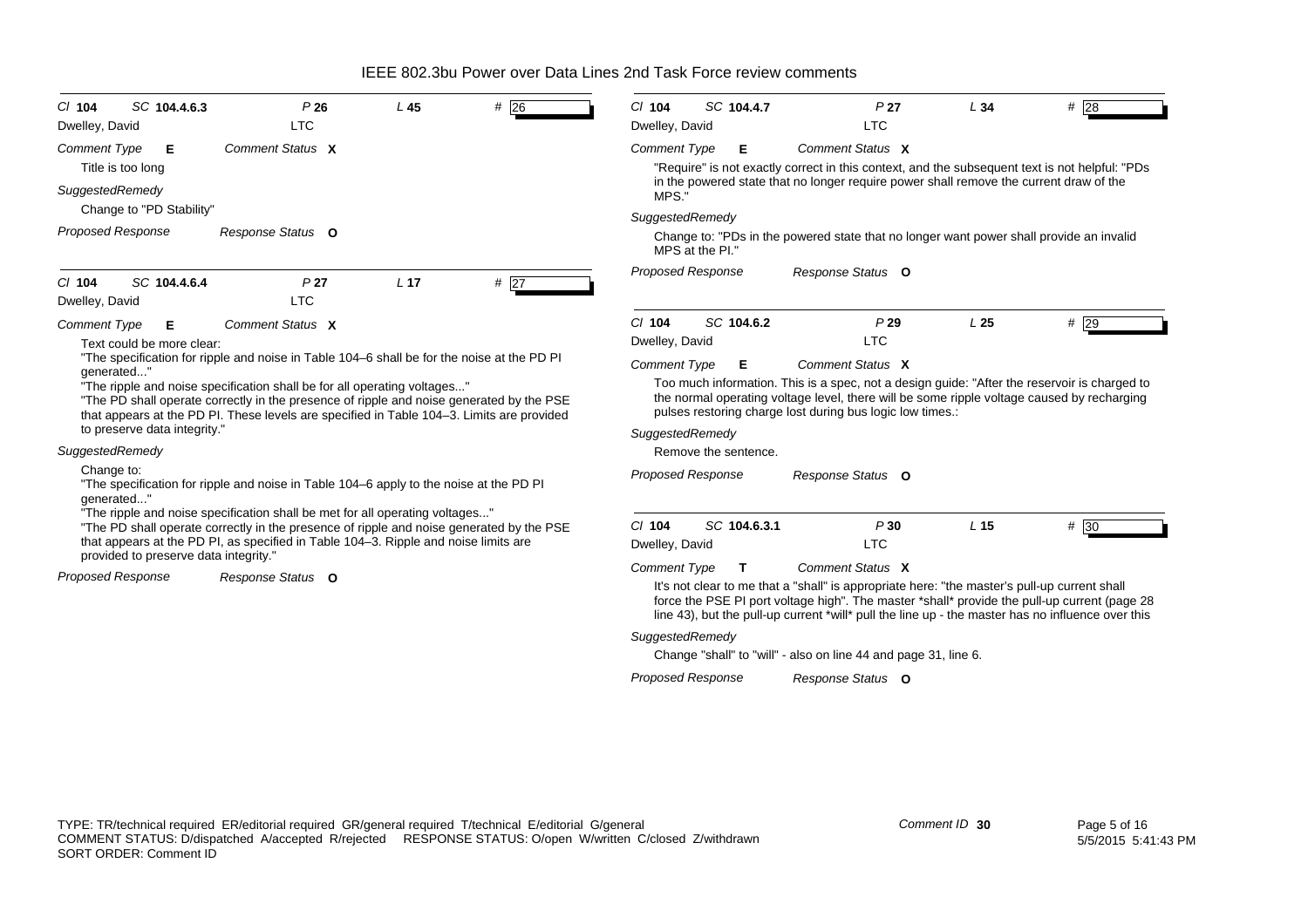| $CI$ 104<br>Dwelley, David      | SC 104.6.3.2                  | P30<br><b>LTC</b>                                                                                                                                                                            | L38            | # 31              | $Cl$ 104<br>Dwelley, David | SC 104.3.4                          | P <sub>18</sub><br><b>LTC</b>                                                                                                              | L24             | $#$ 34 |
|---------------------------------|-------------------------------|----------------------------------------------------------------------------------------------------------------------------------------------------------------------------------------------|----------------|-------------------|----------------------------|-------------------------------------|--------------------------------------------------------------------------------------------------------------------------------------------|-----------------|--------|
|                                 |                               | Comment Status X                                                                                                                                                                             |                |                   |                            |                                     | Comment Status X                                                                                                                           |                 |        |
| <b>Comment Type</b><br>logic 1" | $\mathbf{T}$                  | Bad text inherited from 1-wire spec: "The master shall use a Write 1 time slot to write a                                                                                                    |                |                   | <b>Comment Type</b>        | т<br>PSE may probe the PI in order" | The "may" in the first sentence makes this entire detection section non-normative: "The                                                    |                 |        |
| SuggestedRemedy                 |                               |                                                                                                                                                                                              |                |                   | SuggestedRemedy            |                                     |                                                                                                                                            |                 |        |
|                                 |                               | Change to: "The master shall use a Write 1 time slot to transmit a logic 1"                                                                                                                  |                |                   |                            |                                     | Add the concept of "enabling" detection, and if detection is enabled, make this section                                                    |                 |        |
| Proposed Response               |                               | Response Status O                                                                                                                                                                            |                |                   |                            |                                     | normative: "If detection is enabled, the PSE shall probe the PI in order"                                                                  |                 |        |
|                                 |                               |                                                                                                                                                                                              |                |                   |                            |                                     | Add an appropriate arc to the state machine to make the optional nature of detection clear<br>for engineered systems (per the objectives). |                 |        |
| $CI$ 104<br>Dwelley, David      | SC 104.6.4.3                  | P33<br><b>LTC</b>                                                                                                                                                                            | L23            | $# \overline{32}$ | <b>Proposed Response</b>   |                                     | Response Status O                                                                                                                          |                 |        |
| <b>Comment Type</b>             | T                             | Comment Status X<br>Figure 104-11: Bits are shown big-endian with the MSBs on the left. It would be more clear<br>to show the LSBs on the left, since the SCCP protocol transmits LSB-first. |                |                   | $Cl$ 104<br>Dwelley, David | SC 104.3.5                          | $P$ 19<br><b>LTC</b>                                                                                                                       | L32             | $#$ 35 |
| SuggestedRemedy                 |                               |                                                                                                                                                                                              |                |                   | <b>Comment Type</b>        | $\mathbf{T}$                        | Comment Status X                                                                                                                           |                 |        |
|                                 | Mirror Figure 104-11          |                                                                                                                                                                                              |                |                   |                            |                                     | A PSE with SCCP enabled must behave this way - a shall is appropriate. PSEs that don't                                                     |                 |        |
| Proposed Response               |                               | Response Status O                                                                                                                                                                            |                |                   | shall.                     |                                     | include SCCP functionality can never have SCCP "enabled" and thus are exempt from the                                                      |                 |        |
|                                 |                               |                                                                                                                                                                                              |                |                   | SuggestedRemedy            |                                     |                                                                                                                                            |                 |        |
| $Cl$ 104                        | SC 104.0                      | $P$ 10                                                                                                                                                                                       | L <sub>1</sub> | $# \overline{33}$ |                            | Change "may" to "shall"             |                                                                                                                                            |                 |        |
| Dwelley, David                  |                               | <b>LTC</b>                                                                                                                                                                                   |                |                   | <b>Proposed Response</b>   |                                     | Response Status O                                                                                                                          |                 |        |
| <b>Comment Type</b>             | $\mathbf{T}$                  | Comment Status X                                                                                                                                                                             |                |                   |                            |                                     |                                                                                                                                            |                 |        |
|                                 |                               | Edits to Clauses 1, 30, 79, and possibly other clauses will be required.                                                                                                                     |                |                   |                            |                                     |                                                                                                                                            |                 |        |
| SuggestedRemedy                 | Add edits to affected clauses |                                                                                                                                                                                              |                |                   | $Cl$ 104<br>Dwelley, David | SC 104.3.6.6                        | P <sub>21</sub><br><b>LTC</b>                                                                                                              | L <sub>19</sub> | #36    |
|                                 |                               |                                                                                                                                                                                              |                |                   | <b>Comment Type</b>        | т                                   | Comment Status X                                                                                                                           |                 |        |
| Proposed Response               |                               | Response Status O                                                                                                                                                                            |                |                   |                            | lower Vpse voltages                 | 320 kohm value is inherited from PoE and may not be appropriate here, especially with                                                      |                 |        |
|                                 |                               |                                                                                                                                                                                              |                |                   | SuggestedRemedy            |                                     |                                                                                                                                            |                 |        |
|                                 |                               |                                                                                                                                                                                              |                |                   |                            |                                     | Recalculate appropriate resistance (maybe 100k?)                                                                                           |                 |        |
|                                 |                               |                                                                                                                                                                                              |                |                   | <b>Proposed Response</b>   |                                     | Response Status O                                                                                                                          |                 |        |
|                                 |                               |                                                                                                                                                                                              |                |                   |                            |                                     |                                                                                                                                            |                 |        |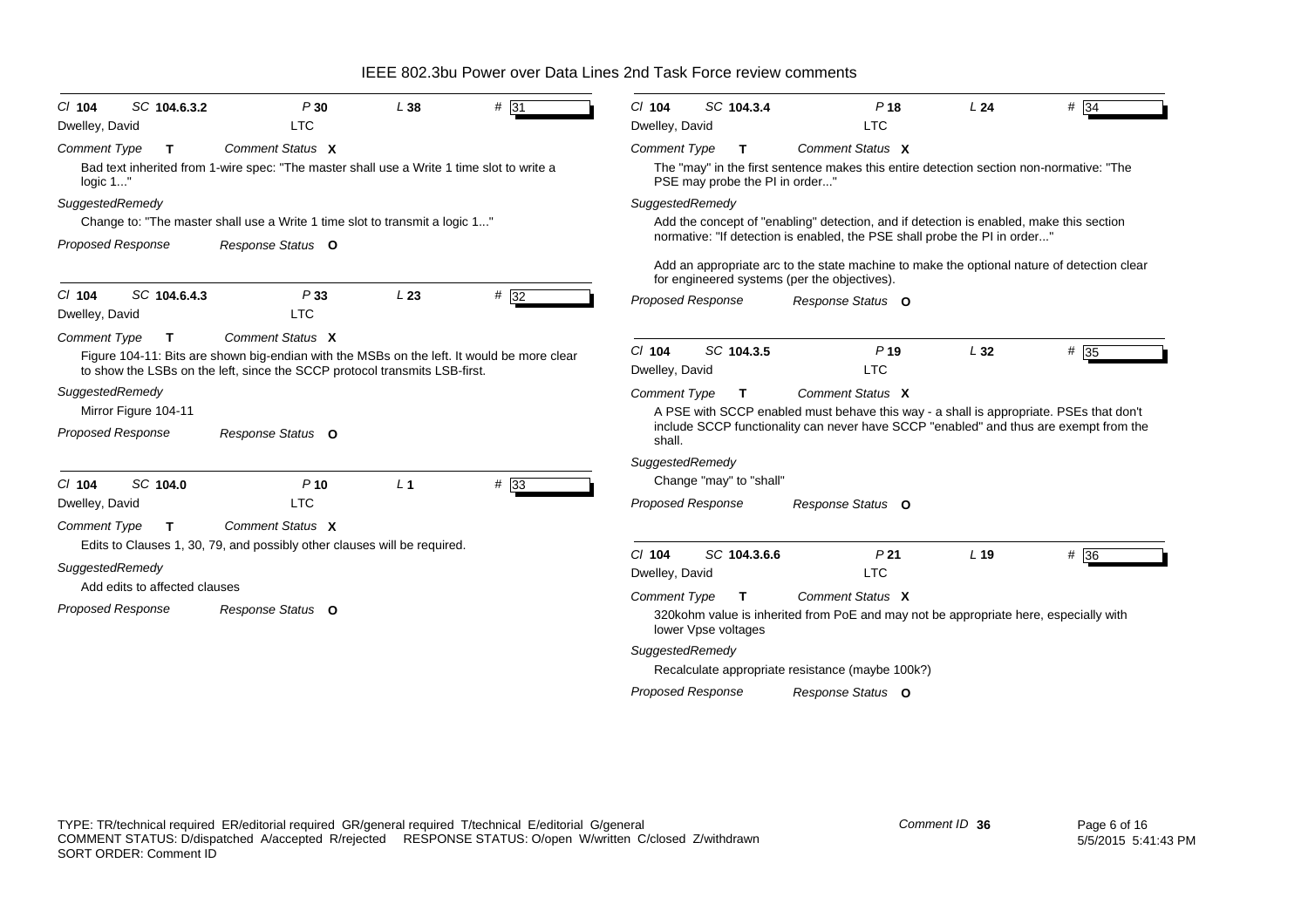| CI 104                   | SC 104.4.4                        | P <sub>25</sub>                                                                                                                                                                                                                       | $L_3$           | $# \overline{37}$ | $Cl$ 104                                                                                                                                 | SC 104.5.1                       | P <sub>27</sub>                                                                                      | L <sub>42</sub> | # 40   |  |
|--------------------------|-----------------------------------|---------------------------------------------------------------------------------------------------------------------------------------------------------------------------------------------------------------------------------------|-----------------|-------------------|------------------------------------------------------------------------------------------------------------------------------------------|----------------------------------|------------------------------------------------------------------------------------------------------|-----------------|--------|--|
| Dwelley, David           |                                   | <b>LTC</b>                                                                                                                                                                                                                            |                 |                   | Dwelley, David                                                                                                                           |                                  | <b>LTC</b>                                                                                           |                 |        |  |
| <b>Comment Type</b>      | T                                 | Comment Status X                                                                                                                                                                                                                      |                 |                   | <b>Comment Type</b>                                                                                                                      | T.                               | Comment Status X                                                                                     |                 |        |  |
|                          |                                   | Bad text inherited from PoE: "A PD presents a valid detection signature while it is in the<br>DO_DETECTION state when it accepts power via the PI, but is not powered via the PI". It<br>is not accepting power if it is not powered. |                 |                   | Legacy text inherited from PoE that isn't relevant to PoDL: "including those not used by the<br>PD." All two MDI leads are used by PoDL. |                                  |                                                                                                      |                 |        |  |
|                          |                                   |                                                                                                                                                                                                                                       |                 |                   | SuggestedRemedy                                                                                                                          |                                  |                                                                                                      |                 |        |  |
| SuggestedRemedy          | Change "accepts" to "wants"       |                                                                                                                                                                                                                                       |                 |                   |                                                                                                                                          |                                  | Remove the text "including those not used by the PD"                                                 |                 |        |  |
|                          |                                   |                                                                                                                                                                                                                                       |                 |                   | <b>Proposed Response</b>                                                                                                                 |                                  | Response Status O                                                                                    |                 |        |  |
| <b>Proposed Response</b> |                                   | Response Status O                                                                                                                                                                                                                     |                 |                   |                                                                                                                                          |                                  |                                                                                                      |                 |        |  |
|                          |                                   |                                                                                                                                                                                                                                       |                 |                   | $Cl$ 104                                                                                                                                 | SC 104.6                         | P28                                                                                                  | L32             | $#$ 41 |  |
| $Cl$ 104                 | SC 104.4.4                        | P <sub>25</sub>                                                                                                                                                                                                                       | L <sub>9</sub>  | #38               | Dwelley, David                                                                                                                           |                                  | <b>LTC</b>                                                                                           |                 |        |  |
| Dwelley, David           |                                   | LTC                                                                                                                                                                                                                                   |                 |                   | <b>Comment Type</b>                                                                                                                      | T                                | Comment Status X                                                                                     |                 |        |  |
| <b>Comment Type</b>      | T                                 | Comment Status X                                                                                                                                                                                                                      |                 |                   |                                                                                                                                          |                                  | This text refers to a master entity inside the PSE: "The SCCP uses a single master at the            |                 |        |  |
|                          |                                   | This sentence borders on defining implementation: "The detection signature is a constant                                                                                                                                              |                 |                   |                                                                                                                                          |                                  | PSE PI to control". From the spec's point of view, the PSE is the master.                            |                 |        |  |
|                          |                                   | voltage as determined from one or more voltage measurements made during the<br>application of a forced probe current or currents"                                                                                                     |                 |                   |                                                                                                                                          |                                  | Similar comment at line 37: "where the master device sources"                                        |                 |        |  |
| SuggestedRemedy          |                                   |                                                                                                                                                                                                                                       |                 |                   |                                                                                                                                          |                                  | Similar comment at line 43: "The master device shall source"                                         |                 |        |  |
| by the PSE"              |                                   | Change to: "The detection signature is a constant voltage per Table 104-4 when measured                                                                                                                                               |                 |                   | SuggestedRemedy                                                                                                                          |                                  |                                                                                                      |                 |        |  |
|                          |                                   |                                                                                                                                                                                                                                       |                 |                   |                                                                                                                                          |                                  | Change text to: "The PSE acts as the master during SCCP communications to control"                   |                 |        |  |
| <b>Proposed Response</b> |                                   | Response Status O                                                                                                                                                                                                                     |                 |                   |                                                                                                                                          |                                  |                                                                                                      |                 |        |  |
|                          |                                   |                                                                                                                                                                                                                                       |                 |                   |                                                                                                                                          | Line 37: "where the PSE sources" |                                                                                                      |                 |        |  |
| $Cl$ 104                 | SC 104.4.6.3                      | P26                                                                                                                                                                                                                                   | L <sub>47</sub> | # 39              |                                                                                                                                          | Line 43: "The PSE shall source"  |                                                                                                      |                 |        |  |
| Dwelley, David           |                                   | <b>LTC</b>                                                                                                                                                                                                                            |                 |                   | <b>Proposed Response</b>                                                                                                                 |                                  | Response Status O                                                                                    |                 |        |  |
| <b>Comment Type</b>      | T                                 | Comment Status X                                                                                                                                                                                                                      |                 |                   |                                                                                                                                          |                                  |                                                                                                      |                 |        |  |
|                          | max with RLoop in series"         | Voltage range definition is unclear: "When the PD is fed by VPort_PSE min to VPort_PSE                                                                                                                                                |                 |                   | $Cl$ 104                                                                                                                                 | SC 104.6.3.1                     | P30                                                                                                  | L8              | $#$ 42 |  |
| SuggestedRemedy          |                                   |                                                                                                                                                                                                                                       |                 |                   | Dwelley, David                                                                                                                           |                                  | <b>LTC</b>                                                                                           |                 |        |  |
|                          | max and with RLoop_max in series" | Change to: "When the PD is fed with any voltage between VPort_PSE min and VPort_PSE                                                                                                                                                   |                 |                   | <b>Comment Type</b>                                                                                                                      | т                                | Comment Status X<br>"All communication" could be misinterpreted as including Ethernet communications |                 |        |  |
| <b>Proposed Response</b> |                                   | Response Status O                                                                                                                                                                                                                     |                 |                   | SuggestedRemedy                                                                                                                          |                                  |                                                                                                      |                 |        |  |
|                          |                                   |                                                                                                                                                                                                                                       |                 |                   |                                                                                                                                          |                                  | Change to: "All SCCP communication"                                                                  |                 |        |  |
|                          |                                   |                                                                                                                                                                                                                                       |                 |                   | <b>Proposed Response</b>                                                                                                                 |                                  | Response Status O                                                                                    |                 |        |  |
|                          |                                   |                                                                                                                                                                                                                                       |                 |                   |                                                                                                                                          |                                  |                                                                                                      |                 |        |  |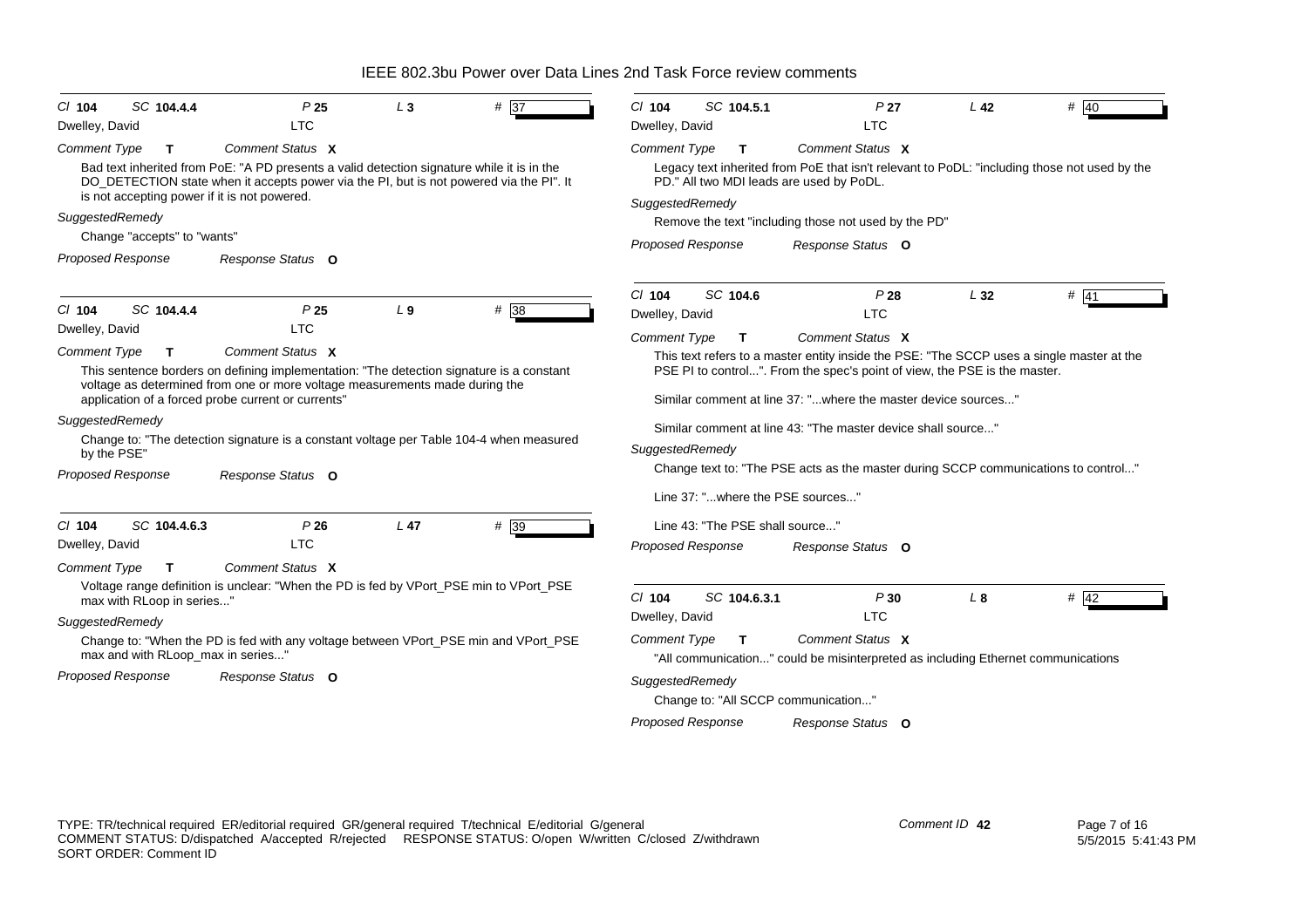| SC 104.6.3.1<br>$CI$ 104<br>Dwelley, David                                                        | P30<br><b>LTC</b>                                                                                                                                                                                                                                                                                                                                                                   | L <sub>11</sub> | # 43   | SC 104.3.6.2<br>$Cl$ 104<br>Dwelley, David                                                      | P20<br><b>LTC</b>                                                                                                                                                                                            | L26    | # $46$ |
|---------------------------------------------------------------------------------------------------|-------------------------------------------------------------------------------------------------------------------------------------------------------------------------------------------------------------------------------------------------------------------------------------------------------------------------------------------------------------------------------------|-----------------|--------|-------------------------------------------------------------------------------------------------|--------------------------------------------------------------------------------------------------------------------------------------------------------------------------------------------------------------|--------|--------|
| <b>Comment Type</b><br><b>TR</b><br>power."                                                       | Comment Status X<br>The presence pulse isn't used to indicate power readiness: "and it is ready to accept                                                                                                                                                                                                                                                                           |                 |        | <b>Comment Type</b><br><b>TR</b>                                                                | Comment Status X<br>Table 104-3: Vport_pse appears here and nowhere else - everywhere else it is Vpse                                                                                                        |        |        |
| SuggestedRemedy<br>Proposed Response                                                              | Change to: "and it is ready to communicate using SCCP."<br>Response Status O                                                                                                                                                                                                                                                                                                        |                 |        | SuggestedRemedy<br>Change to Vpse<br><b>Proposed Response</b>                                   | Response Status O                                                                                                                                                                                            |        |        |
| SC 104.6.3.3<br>$CI$ 104                                                                          | P31                                                                                                                                                                                                                                                                                                                                                                                 | $L_6$           | $#$ 44 | SC 104.4.3.1<br>$Cl$ 104<br>Dwelley, David                                                      | P <sub>22</sub><br><b>LTC</b>                                                                                                                                                                                | $L$ 40 | $#$ 47 |
| Dwelley, David<br><b>Comment Type</b><br><b>TR</b><br>Missing information: "shall release its Pl" | <b>LTC</b><br>Comment Status X                                                                                                                                                                                                                                                                                                                                                      |                 |        | <b>Comment Type</b><br><b>TR</b>                                                                | Comment Status X<br>The PD signature must be disabled above Vsig_disable but that is never called out. This is<br>the appropriate place to do it. The text referring to PD power turning on is also unclear. |        |        |
| SuggestedRemedy<br><b>Proposed Response</b>                                                       | Change to: "shall hold the PI low for Tlow1 and then release its PI"<br>Response Status O                                                                                                                                                                                                                                                                                           |                 |        | SuggestedRemedy<br>drawing power from the MDI.                                                  | Change sentence to read: "When the input voltage exceeds Vsig disable, the PD shall<br>remove the constant-voltage signature from the PI, and shall wait tpwr_delay before                                   |        |        |
| SC 104.1.3                                                                                        |                                                                                                                                                                                                                                                                                                                                                                                     |                 |        | <b>Proposed Response</b>                                                                        | Response Status O                                                                                                                                                                                            |        |        |
| C/ 104<br>Dwelley, David<br><b>Comment Type</b><br><b>TR</b><br>SuggestedRemedy                   | P <sub>12</sub><br><b>LTC</b><br>Comment Status X<br>SCCP doesn't work "subsequent to the application of power"<br>Replace sentence with: "Data may be transmitted and received between the PSE and PD<br>prior to the application and subsequent to the removal of power via the MDI using the serial<br>communication classification protocol (SCCP) which is described in 104.6. | L <sub>52</sub> | # $45$ | SC 104.5.2<br>$Cl$ 104<br>Dwelley, David<br><b>Comment Type</b><br><b>TR</b><br>SuggestedRemedy | P <sub>27</sub><br><b>LTC</b><br>Comment Status X<br>Wrong sections are referenced here - PoDL isn't relevent to clauses 14, 25, or 40.<br>Replace with relevent clauses, including 96 and 97                | $L$ 49 | # $48$ |
| <b>Proposed Response</b>                                                                          | Response Status O                                                                                                                                                                                                                                                                                                                                                                   |                 |        | <b>Proposed Response</b>                                                                        | Response Status O                                                                                                                                                                                            |        |        |

*Comment ID* **48**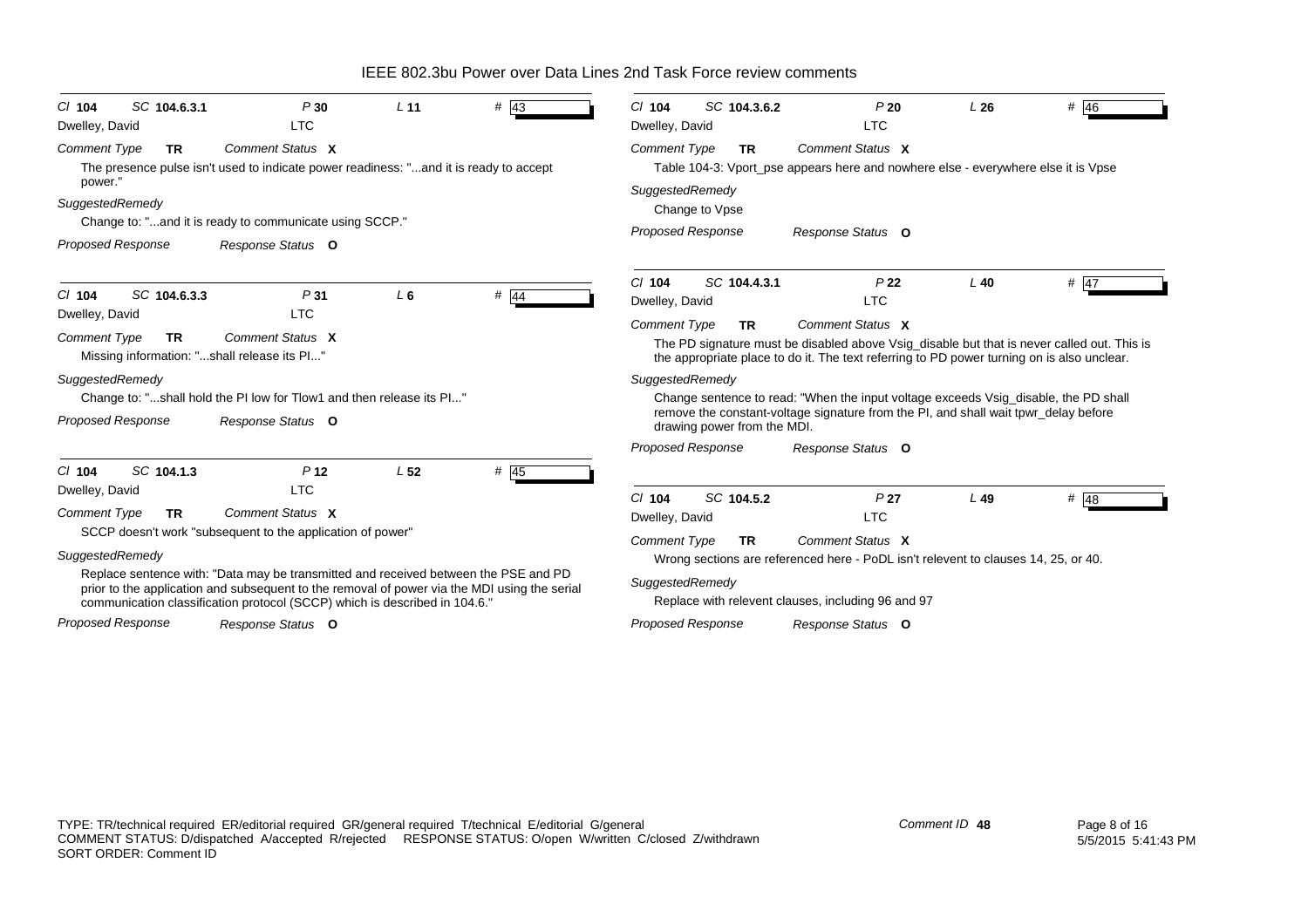| # 66<br>SC 104.3.4.2<br>P <sub>19</sub><br>$Cl$ 104<br>$L_3$                                                                                       | # 68<br>$Cl$ 104<br>SC 104.3.6.3<br>P <sub>21</sub><br>L <sub>14</sub>                                                                                              |  |  |  |  |  |
|----------------------------------------------------------------------------------------------------------------------------------------------------|---------------------------------------------------------------------------------------------------------------------------------------------------------------------|--|--|--|--|--|
| Abramson, David<br><b>Texas Instruments</b>                                                                                                        | Abramson, David<br><b>Texas Instruments</b>                                                                                                                         |  |  |  |  |  |
| Comment Status X<br><b>Comment Type</b><br><b>TR</b>                                                                                               | <b>Comment Type</b><br>Comment Status X<br>TR.                                                                                                                      |  |  |  |  |  |
| Text needs to reference Vgood line in table 104-4. Without the reference to Vgood, the                                                             | Text for turn on time consequences does not use standards language.                                                                                                 |  |  |  |  |  |
| text infers that a PSE must check every item in table 104-4 before accepting a PD as valid.                                                        | SuggestedRemedy                                                                                                                                                     |  |  |  |  |  |
| In addition the text makes it sound like the probing current is specified in Table 104-4,<br>which it is not.                                      | Change text from:<br>"If power is not applied as specified, a new detection cycle is initiated."                                                                    |  |  |  |  |  |
| SuggestedRemedy                                                                                                                                    |                                                                                                                                                                     |  |  |  |  |  |
| change text from:                                                                                                                                  | to:<br>"if power is not applied as specified, a new detection cycle shall be initiated before any<br>subsequent applicaiton of power."                              |  |  |  |  |  |
| A PSE shall accept as a valid PD signature a link segment with a constant voltage in<br>response to a probing current as specified in Table 104-4. | <b>Proposed Response</b><br>Response Status O                                                                                                                       |  |  |  |  |  |
| change text to:                                                                                                                                    |                                                                                                                                                                     |  |  |  |  |  |
| A PSE shall accept as a valid PD signature a link segment with a constant voltage in the                                                           | # 69<br>SC 104.4.3.1<br>$Cl$ 104<br>P <sub>22</sub><br>L38                                                                                                          |  |  |  |  |  |
| range of Vgood as specificed in Table 104-4 in response to a probing current in the range                                                          | Abramson, David<br><b>Texas Instruments</b>                                                                                                                         |  |  |  |  |  |
| Ivalid as specified in Table 104-2.                                                                                                                | Comment Status X<br><b>Comment Type</b><br><b>TR</b>                                                                                                                |  |  |  |  |  |
| <b>Proposed Response</b><br>Response Status O                                                                                                      | The text: "The SCCP may be used by the PSE to communicate with the PD while Vpd <<br>Vsig_disable."                                                                 |  |  |  |  |  |
| P <sub>21</sub><br># 67<br>SC 104.3.6.5<br>L <sub>13</sub><br>$CI$ 104                                                                             | A PSE behavior seems to be defined in the PD section. In addition it seems to imply that<br>the PSE should know what Vpd is (which I imagine is not the intention). |  |  |  |  |  |
| <b>Texas Instruments</b><br>Abramson, David                                                                                                        | SuggestedRemedy                                                                                                                                                     |  |  |  |  |  |
| Comment Status X<br><b>Comment Type</b><br><b>TR</b>                                                                                               | Change text to:                                                                                                                                                     |  |  |  |  |  |
| The text does not match the state diagram for Tinrush because the optional classification is                                                       |                                                                                                                                                                     |  |  |  |  |  |
| not stated in the text.                                                                                                                            | "The SCCP may be used for communication between the PD and PSE when Vpd <                                                                                           |  |  |  |  |  |
| SuggestedRemedy                                                                                                                                    | Vsig_disable".                                                                                                                                                      |  |  |  |  |  |
| Change text from:<br>Tinrush in Table 104-3 applies to the PSE power up time for a PD after completion of<br>detection.                            | <b>Proposed Response</b><br>Response Status O                                                                                                                       |  |  |  |  |  |
| to:<br>Tinrush in Table 104-3 applies to the PSE power up time for a PD after completeion of<br>detection when SCCP is disabled.                   |                                                                                                                                                                     |  |  |  |  |  |
| <b>Proposed Response</b><br>Response Status O                                                                                                      |                                                                                                                                                                     |  |  |  |  |  |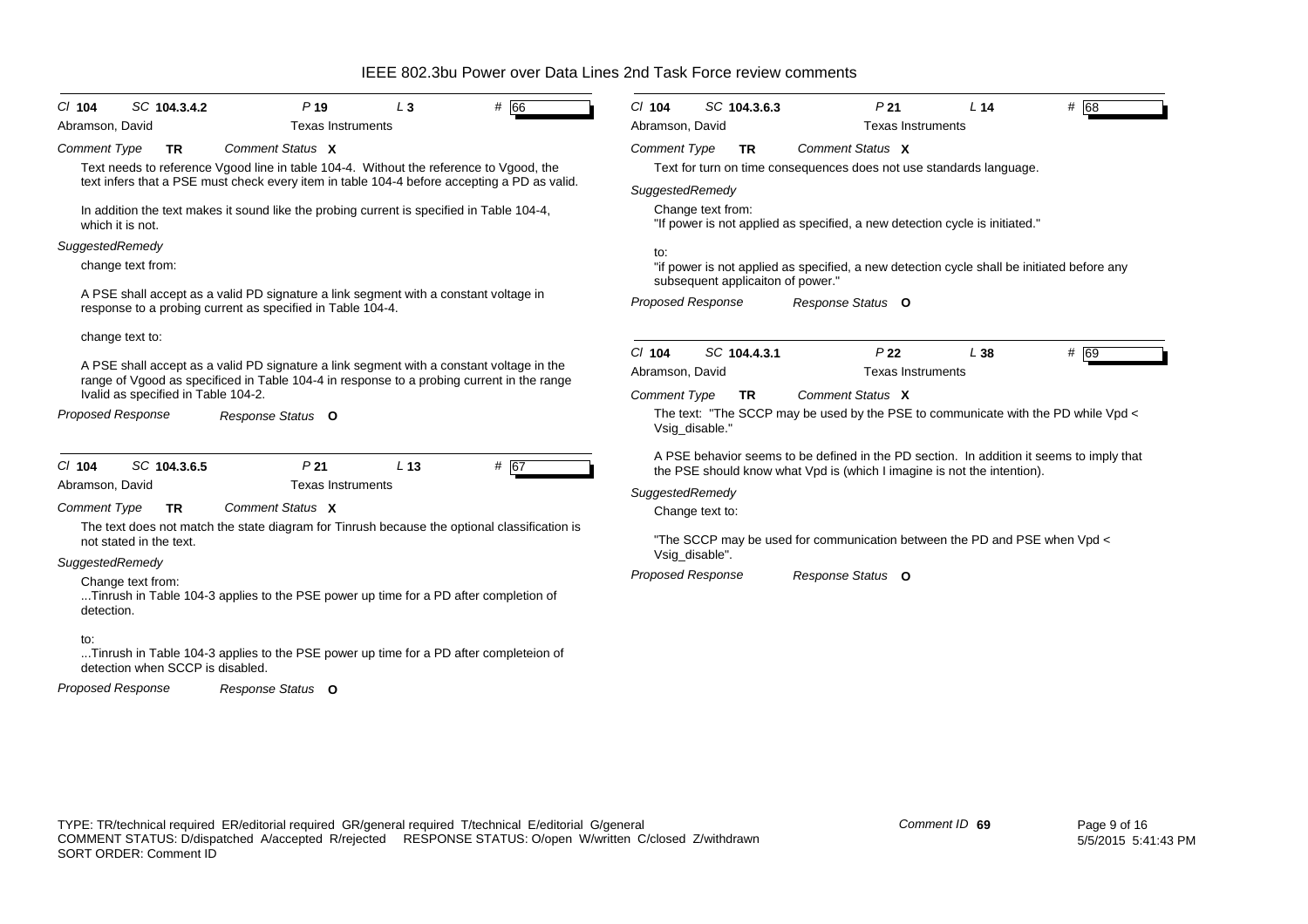*Proposed Response Cl* **104** *SC* **104.4.3.6** *P* **24** *L* **35** *#* 70*Comment Type* **TR** There is a FAULT section of the PD state diagram, but no corresponding text. What is meant by the "fault detected" transition? *SuggestedRemedy* Add text for fault detected variable. *Comment Status***X***Response Status* **O**Abramson, David **Texas Instruments** *Proposed Response Cl* **104** *SC* **104.4.4** *P* **25** *L* **36** *#* 71*Comment Type* **TR** This comment refers to Table 104-5. Vbad seems to be a superset of Vgood. Both are defined for the exact same conditions, Vgood is between 2.9 and 3.1 while Vbad is between 2.8 and 3.2. The Vbad spec should be split into two lines to match the text in section 104.3.4.3. *SuggestedRemedy* Split Vbad spec into two lines: Parameter Condition Min Max UnitVbad As is 2.8 V 3.2 V*Comment Status***X***Response Status* **O**Abramson, David **Texas Instruments** *Proposed Response Cl* **104** *SC* **104.4.6** *P* **25** *L* **49** *#* 72*Comment Type* **TR** The text "The power supply of the PD shall operate within the characteristics in Table 104- 6." specifies a single part of the PD which we should not do. The PD is defined at the PI and all specifications should apply there. Furthermore, the specs listed in Table 104-6 apply to the entire PD, not just the power supply of the PD. *SuggestedRemedy* change text to: "The PD shall operate within the characteristics in Table 104-6." *Comment Status***X***Response Status* **O**Abramson, David Texas Instruments *Proposed Response Cl* **104** *SC* **104.4.7** *P* **27** *L* **29** *#* 73*Comment Type* **TR** Ihold\_pd(min) is not defined anywhere. Tmps is only defined in the PSE section (table 104- 3). *SuggestedRemedy* Either add Tmps\_pd and Ihold\_pd to Table 104-6 (preferred) orchange text to Ihold(max) and refer to Table 104-3. *Comment Status***X***Response Status* **O**Abramson, David Texas Instruments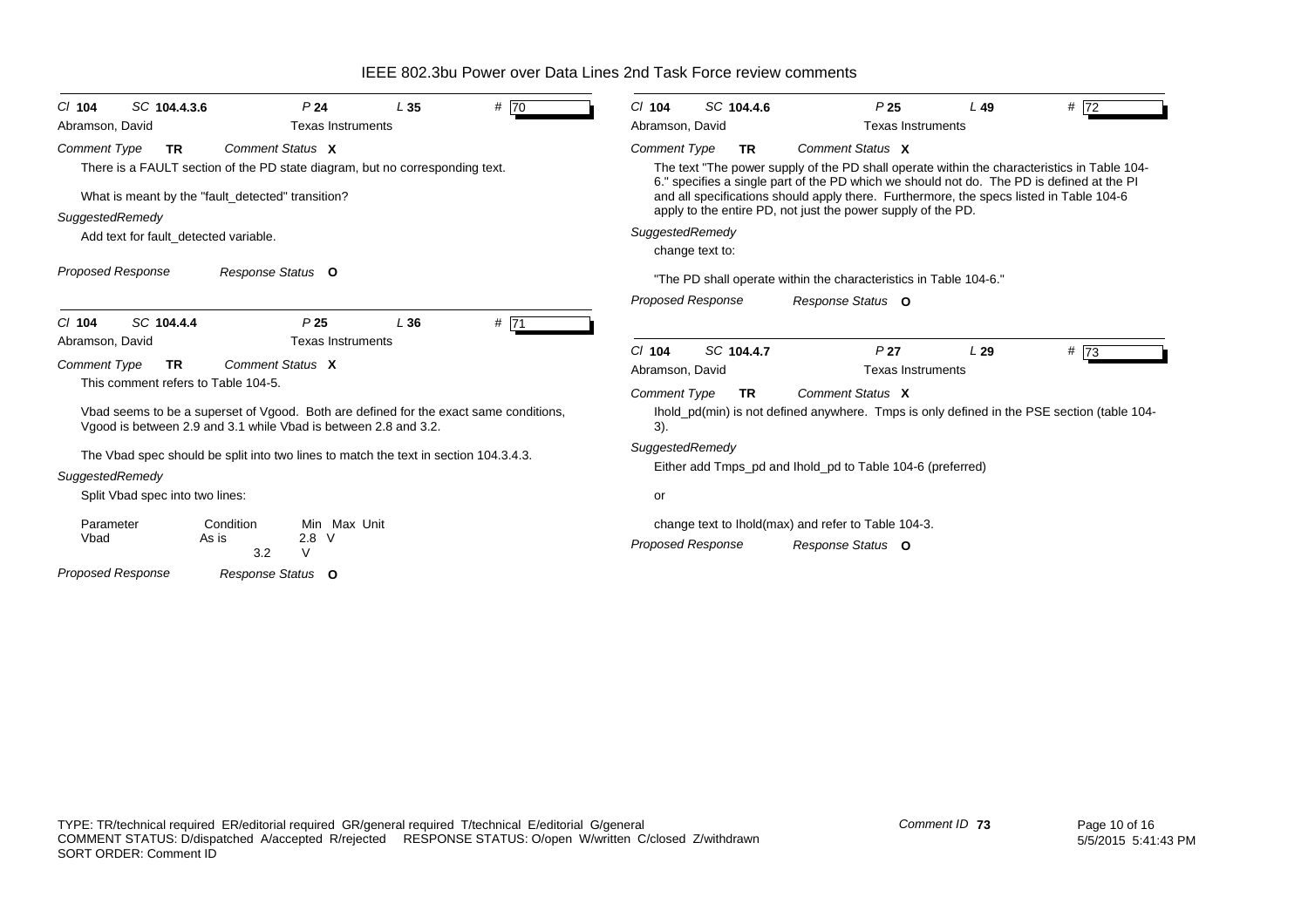IEEE 802.3bu Power over Data Lines 2nd Task Force review comments*Proposed Response Cl* **104** *SC* **104.4.7** *P* **27** *L* **34** *#* 74*Comment Type* **TR** PDs that "no longer require power" should not be required to remove their current draw of the MPS.This may rule out certain redundancy schemes that count on back up power being maintained. Furthermore, the definition of "require power" is not obvious. *SuggestedRemedy* change shall to may. *Comment Status***X***Response Status* **O**Abramson, David **Texas Instruments** *Proposed Response Cl* **104** *SC* **104.6.3.4** *P* **32** *L* **10** *#* 75*Comment Type* **TR** This comment refers to items 3 and 4 in Table 104-7.How can we measure Sink Current or Standby Current if we only have access to the PD PI? Furthermore, IL (Sink current) needs to be at least 10mA if it is going to be guarenteed to pull down the PSE current source. In addition these specs are not mentioned anywhere in the text. *SuggestedRemedy* Remove these specs and move them to an informative annex about SCCP. *Comment Status***X***Response Status* **O**Abramson, David **Texas Instruments** *Proposed Response Cl* **104** *SC* **104.3.3.1** *P* **15** *L* **47** *#* 76*Comment Type* **TR** Paragraph is unclear as to behavior of a PSE with or without SCCP enabled. I believe the intention is to only require detection and class when SCCP is enabled on a PSE.The text says that a PSE with SCCP disabled "shall initiate and succesfully complete a new detection cycle..." if it cannot suplly power within Tinrush. These statements contradict each other in reqards to requiring detection/class. *SuggestedRemedy* change text to: "If a PSE with SCCP enabled cannot supply power within Tinrush, it shall initiate and succesfully complete..." and move to below line 50/51 on pg 15. Add text: "If a PSE with SCCP disabled cannot supply power within Tinrush, it shall wait for Ted before attempting to apply power again." below line 46. *Comment Status***X***Response Status* **O**Abramson, David Texas Instruments *Cl* **104** *SC* **104.3.5** *P* **19** *L* **31** *#* 77*Comment Type* **TR** Text contradicts pg 15, line 50. Text should say shall. *SuggestedRemedy* Change text from: "A PSE with SCCP enabled may..." to:*Comment Status***X**Abramson, David Texas Instruments

*Proposed Response*

"A PSE with sCCP enabled shall..."

*Response Status* **O**

COMMENT STATUS: D/dispatched A/accepted R/rejected RESPONSE STATUS: O/open W/written C/closed Z/withdrawn

TYPE: TR/technical required ER/editorial required GR/general required T/technical E/editorial G/general

SORT ORDER: Comment ID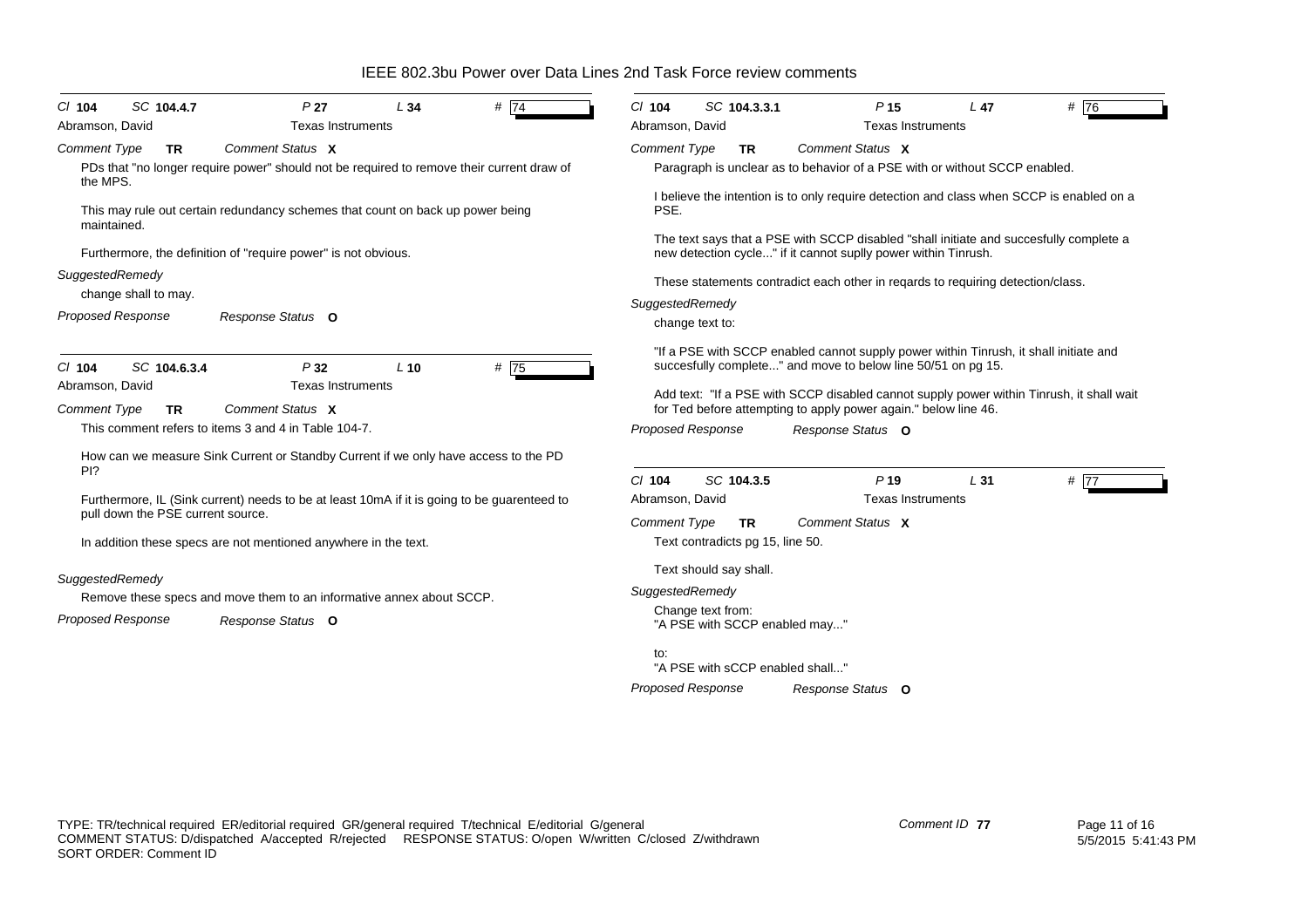| $CI$ 104                                                                                                  | SC 104.4.6                           | P26                                                                                                                                                                                   | L <sub>17</sub> | # 78 | $Cl$ 104                      | SC 104.1                           | P <sub>12</sub>                                                                                                                                                                            | $L_{\rm 8}$ | # 80 |
|-----------------------------------------------------------------------------------------------------------|--------------------------------------|---------------------------------------------------------------------------------------------------------------------------------------------------------------------------------------|-----------------|------|-------------------------------|------------------------------------|--------------------------------------------------------------------------------------------------------------------------------------------------------------------------------------------|-------------|------|
| Abramson, David                                                                                           |                                      | <b>Texas Instruments</b>                                                                                                                                                              |                 |      | Abramson, David               |                                    | <b>Texas Instruments</b>                                                                                                                                                                   |             |      |
| <b>Comment Type</b>                                                                                       | <b>TR</b>                            | Comment Status X                                                                                                                                                                      |                 |      | <b>Comment Type</b>           | Е.                                 | Comment Status X                                                                                                                                                                           |             |      |
|                                                                                                           |                                      | This comment relates to ites 4 and 5 of Table 104-6.                                                                                                                                  |                 |      |                               |                                    | "Clauses96" needs a space between Clauses and 96                                                                                                                                           |             |      |
|                                                                                                           |                                      | The table format does not adequately reflect what the specification actaully is. The table<br>seems to indicate that the minimum turn on voltage is between 4 and the equation listed |                 |      | SuggestedRemedy<br>See above  |                                    |                                                                                                                                                                                            |             |      |
|                                                                                                           | a confusing way to present the spec. | under the max column. However, the text in section 104.4.6.1 inidcates that the minimum<br>turn on voltage is the maximum of 4 and the equation listed under the max column. This is  |                 |      | <b>Proposed Response</b>      |                                    | Response Status O                                                                                                                                                                          |             |      |
|                                                                                                           |                                      | The same applies for the Voff specification.                                                                                                                                          |                 |      | $Cl$ 104                      | SC 104.1.3                         | P <sub>13</sub>                                                                                                                                                                            | L7          | # 81 |
| SuggestedRemedy                                                                                           |                                      |                                                                                                                                                                                       |                 |      | Abramson, David               |                                    | <b>Texas Instruments</b>                                                                                                                                                                   |             |      |
|                                                                                                           |                                      | Replace the "4" in the min column of Von with "max(4,sqrt(7.2*Ppd*Rloop))"                                                                                                            |                 |      | <b>Comment Type</b>           | Е                                  | Comment Status X                                                                                                                                                                           |             |      |
|                                                                                                           |                                      | Replace the "3.75" in the min column of Voff with "max(3.75,sqrt(4*Ppd*Rloop))"                                                                                                       |                 |      | is true.                      |                                    | Figures 104-1 and Figures 104-2 Should be swapped so that the PSE is first. The rest of<br>the clause is written with the PSE first followed by the PD, this is the only place the reverse |             |      |
| Remove the equations from the max column for both Von and Voff.<br>Proposed Response<br>Response Status O |                                      |                                                                                                                                                                                       |                 |      | SuggestedRemedy<br>See above. |                                    |                                                                                                                                                                                            |             |      |
| C/ 104                                                                                                    | SC 104.4.6.1                         | P26<br><b>Texas Instruments</b>                                                                                                                                                       | L <sub>17</sub> | # 79 | <b>Proposed Response</b>      |                                    | Response Status O                                                                                                                                                                          |             |      |
| Abramson, David                                                                                           |                                      |                                                                                                                                                                                       |                 |      | $CI$ 104                      | SC 104.5.3.1                       | P28                                                                                                                                                                                        | L23         | # 82 |
| <b>Comment Type</b>                                                                                       | <b>TR</b>                            | Comment Status X                                                                                                                                                                      |                 |      | Abramson, David               |                                    | <b>Texas Instruments</b>                                                                                                                                                                   |             |      |
|                                                                                                           |                                      | This comment would overide my comment 17 if adopted.                                                                                                                                  |                 |      | <b>Comment Type</b>           |                                    | Comment Status X                                                                                                                                                                           |             |      |
|                                                                                                           |                                      | Having turn on and turn off voltages defined by the PD power and Rloop is impractical.<br>The PD cannot know the Rloop and cannot even know the power it is drawing without           |                 |      |                               | ER<br>Equation reference is wrong. |                                                                                                                                                                                            |             |      |
|                                                                                                           | dramatically increasing cost.        |                                                                                                                                                                                       |                 |      | SuggestedRemedy               |                                    | Change "Equation 104-1" to "Equation 104-2"                                                                                                                                                |             |      |
|                                                                                                           |                                      | Numbers should be used and the PD should be required to turn on by a certain when Vdd<br>is rising and off by a certain voltage when Vdd is falling. (just as was the case for PoE).  |                 |      | <b>Proposed Response</b>      |                                    | Response Status O                                                                                                                                                                          |             |      |
|                                                                                                           | minimum voltage requirements.        | In addition, the equation used here produces turn on voltages higher than the PSE                                                                                                     |                 |      |                               |                                    |                                                                                                                                                                                            |             |      |
|                                                                                                           |                                      | In order to do this, different specs will be needed for the different voltage classes.                                                                                                |                 |      |                               |                                    |                                                                                                                                                                                            |             |      |
| SuggestedRemedy                                                                                           |                                      |                                                                                                                                                                                       |                 |      |                               |                                    |                                                                                                                                                                                            |             |      |
|                                                                                                           |                                      | See abramson_01_bu_0515.pdf submission                                                                                                                                                |                 |      |                               |                                    |                                                                                                                                                                                            |             |      |

TYPE: TR/technical required ER/editorial required GR/general required T/technical E/editorial G/general COMMENT STATUS: D/dispatched A/accepted R/rejected RESPONSE STATUS: O/open W/written C/closed Z/withdrawn SORT ORDER: Comment ID

*Response Status* **O**

*Proposed Response*

*Comment ID* **82**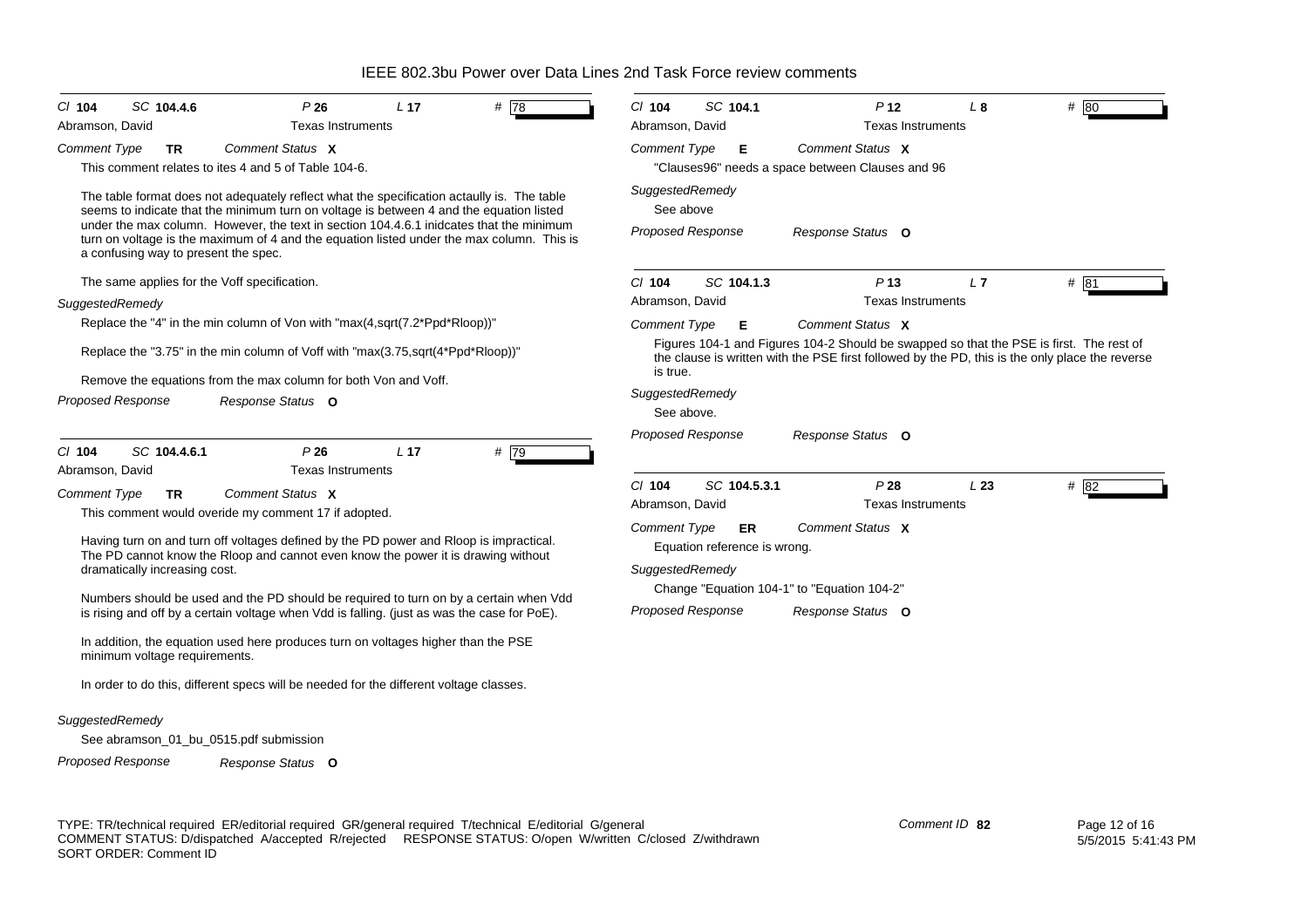| $CI$ 104<br>SC 104.3.3.1                                               | P <sub>17</sub>                                                                                                                                                                                                                                                                                                                                      | L <sub>51</sub> | #83  | $Cl$ 99         | SC                                                          | P <sub>2</sub>                                                                                                  | L <sub>1</sub> | # 87 |
|------------------------------------------------------------------------|------------------------------------------------------------------------------------------------------------------------------------------------------------------------------------------------------------------------------------------------------------------------------------------------------------------------------------------------------|-----------------|------|-----------------|-------------------------------------------------------------|-----------------------------------------------------------------------------------------------------------------|----------------|------|
| Abramson, David                                                        | <b>Texas Instruments</b>                                                                                                                                                                                                                                                                                                                             |                 |      |                 | Wienckowski, Natalie                                        | <b>General Motors</b>                                                                                           |                |      |
| Comment Type<br>TR                                                     | Comment Status X                                                                                                                                                                                                                                                                                                                                     |                 |      |                 | Comment Type E                                              | Comment Status X                                                                                                |                |      |
|                                                                        | This comment applies to Figures 104-4 and 104-5. The MPS behavior in the state<br>diagrams does not match what is in the text and even contradicts itself. The same variable<br>(!mr mps valid) is used to transition from POWER ON to POWER DENIED in Figure 104-<br>4 and to move from MONITOR_MPS to DETECT_MPS in Figure 104-5.                  |                 |      | SuggestedRemedy |                                                             | The abstract text is missing. Also, should reference 802.3-2015.<br>Add an abstract and fix the reference date. |                |      |
| SuggestedRemedy                                                        |                                                                                                                                                                                                                                                                                                                                                      |                 |      |                 | <b>Proposed Response</b>                                    | Response Status O                                                                                               |                |      |
|                                                                        | The state diagram must be updated to match the text. My suggestion:                                                                                                                                                                                                                                                                                  |                 |      |                 |                                                             |                                                                                                                 |                |      |
| PoE spec uses tmpdo_timer_done.                                        | Replace "!mr_mps_valid" in Figure 104-4 with "tmpdo_timer_done" in the same way the                                                                                                                                                                                                                                                                  |                 |      | $Cl$ 104        | SC 104.1<br>Wienckowski, Natalie                            | P <sub>12</sub><br><b>General Motors</b>                                                                        | L <sub>8</sub> | # 88 |
| Proposed Response                                                      | Response Status O                                                                                                                                                                                                                                                                                                                                    |                 |      |                 | Comment Type <b>E</b><br>missing space: "Clauses96 and 97." | Comment Status X                                                                                                |                |      |
| SC 104.2<br>$Cl$ 104<br>Picard, Jean                                   | P <sub>14</sub><br><b>Texas Instruments</b>                                                                                                                                                                                                                                                                                                          | L 5253          | # 85 | SuggestedRemedy |                                                             | add missing space: "Clauses 96 and 97."                                                                         |                |      |
| <b>Comment Type</b><br>T                                               | Comment Status X                                                                                                                                                                                                                                                                                                                                     |                 |      |                 | Proposed Response                                           | Response Status O                                                                                               |                |      |
| no to full load.                                                       | VPSE is defined as open circuit voltage, while Rloop is defined as including Rpse.<br>That cannot work, what is the requirement for PSE equipment then?<br>Rpse (including series inductors) is the responsibility of PSE equipment vendor and should<br>not be part of the channel resistance, and it should quarantee the voltage range at PI from |                 |      | $Cl$ 104        | SC 104.1.1<br>Wienckowski, Natalie                          | P <sub>12</sub><br><b>General Motors</b>                                                                        | L35            | # 89 |
| Rloop should exclude Rpse.                                             |                                                                                                                                                                                                                                                                                                                                                      |                 |      |                 | Comment Type <b>E</b>                                       | Comment Status X                                                                                                |                |      |
| SuggestedRemedy                                                        |                                                                                                                                                                                                                                                                                                                                                      |                 |      |                 | c) A "T" is missing in "1000BASE-1"                         |                                                                                                                 |                |      |
| RLoop should not include Rpse.<br>Vpse should be from no to full load. |                                                                                                                                                                                                                                                                                                                                                      |                 |      | SuggestedRemedy | Insert missing "T": "1000BASE-T1"                           |                                                                                                                 |                |      |
| Proposed Response                                                      | Response Status O                                                                                                                                                                                                                                                                                                                                    |                 |      |                 | <b>Proposed Response</b>                                    | Response Status O                                                                                               |                |      |
| SC 104.3.7.1<br>$Cl$ 104<br>Wienckowski, Natalie                       | P <sub>22</sub><br><b>General Motors</b>                                                                                                                                                                                                                                                                                                             | L <sub>1</sub>  | # 86 |                 |                                                             |                                                                                                                 |                |      |
| Comment Type<br>Е<br>There is a missing space.                         | Comment Status X                                                                                                                                                                                                                                                                                                                                     |                 |      |                 |                                                             |                                                                                                                 |                |      |
| SuggestedRemedy<br>Replace: "APSE shall consider"                      |                                                                                                                                                                                                                                                                                                                                                      |                 |      |                 |                                                             |                                                                                                                 |                |      |
| With: "A PSE shall consider"                                           |                                                                                                                                                                                                                                                                                                                                                      |                 |      |                 |                                                             |                                                                                                                 |                |      |
| Proposed Response                                                      | Response Status O                                                                                                                                                                                                                                                                                                                                    |                 |      |                 |                                                             |                                                                                                                 |                |      |

TYPE: TR/technical required ER/editorial required GR/general required T/technical E/editorial G/general COMMENT STATUS: D/dispatched A/accepted R/rejected RESPONSE STATUS: O/open W/written C/closed Z/withdrawn SORT ORDER: Comment ID *Comment ID* **89**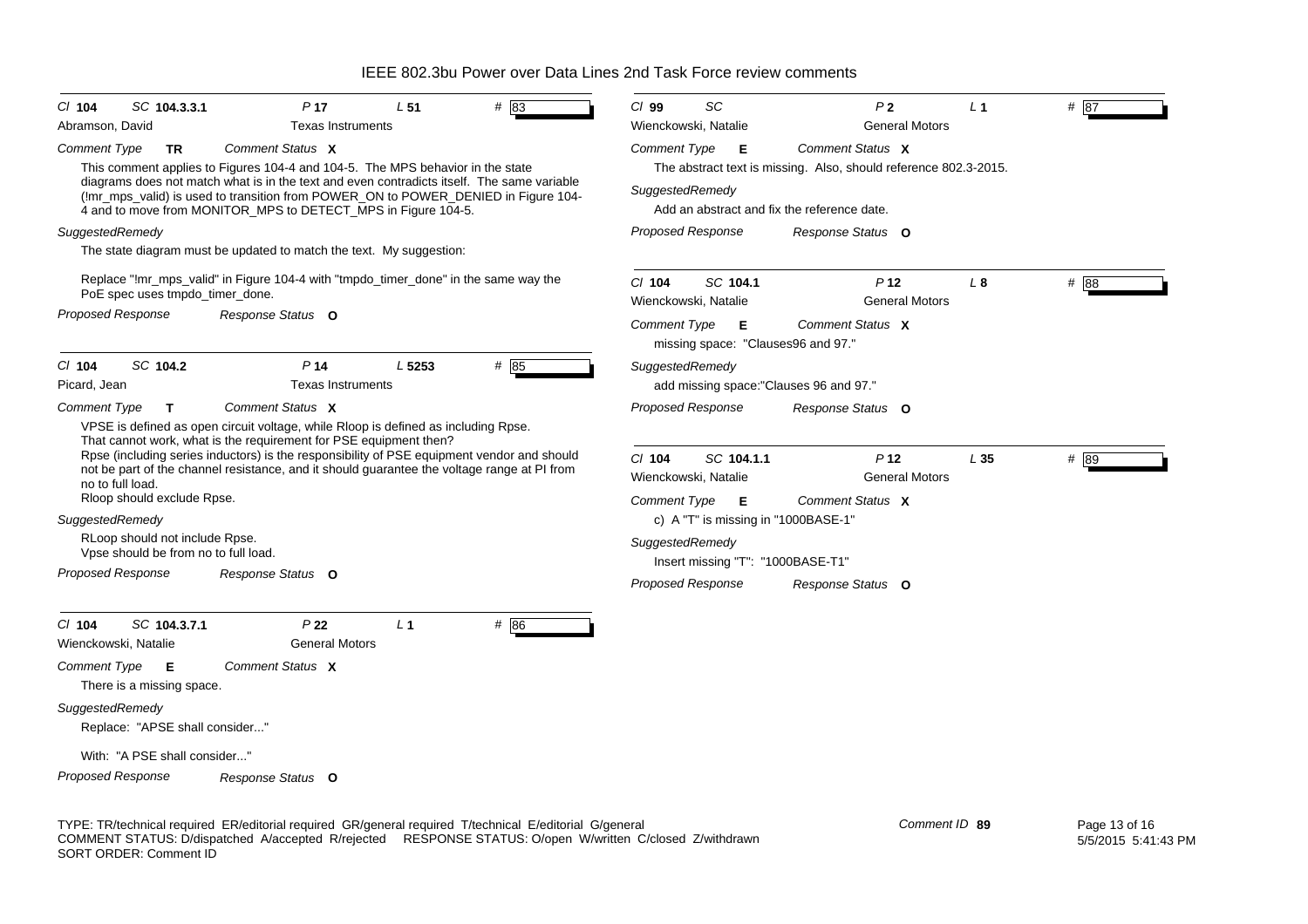| SC 104.2<br>$CI$ 104<br>Wienckowski, Natalie       | P <sub>14</sub><br><b>General Motors</b>                                                                                                                                           | L46   | # 90 | SC 104.3.4.3<br>P <sub>19</sub><br>$CI$ 104<br>L <sub>19</sub><br>Wienckowski, Natalie<br><b>General Motors</b>       | # 93   |
|----------------------------------------------------|------------------------------------------------------------------------------------------------------------------------------------------------------------------------------------|-------|------|-----------------------------------------------------------------------------------------------------------------------|--------|
| <b>Comment Type</b><br>Е<br><b>Table 104-1</b>     | Comment Status X                                                                                                                                                                   |       |      | Comment Status X<br><b>Comment Type</b><br>E<br>Incorrect table reference.                                            |        |
| SuggestedRemedy                                    | Inconsistent use of "." and "," to indicate fractional part of a number.<br>In VPD(min) row, column III(48V) replace "28,8" with "28.8"                                            |       |      | SuggestedRemedy<br>Change: Table 200-4<br>To: Table 104-4                                                             |        |
| <b>Proposed Response</b>                           | Response Status O                                                                                                                                                                  |       |      | <b>Proposed Response</b><br>Response Status O                                                                         |        |
| SC <sub>0</sub><br>$Cl$ 00<br>Wienckowski, Natalie | $\mathsf{P}$<br><b>General Motors</b>                                                                                                                                              |       | # 91 | $Cl$ 104<br>P <sub>21</sub><br>SC 104.3.7.1<br>L46<br><b>General Motors</b><br>Wienckowski, Natalie                   | $#$ 94 |
| <b>Comment Type</b><br>Е                           | Comment Status X<br>Note: All my comments use the page number at the bottom of the page, not the page<br>number shown, for page 10 and higher as page 10 is in the document twice. |       |      | Comment Status X<br><b>Comment Type</b><br>E<br>MPS in TMPS should be a subscript.                                    |        |
| SuggestedRemedy                                    |                                                                                                                                                                                    |       |      | SuggestedRemedy<br>Make MPS in "window TMPS wide" a subscript.                                                        |        |
| <b>Proposed Response</b>                           | Response Status O                                                                                                                                                                  |       |      | <b>Proposed Response</b><br>Response Status O                                                                         |        |
| SC 104.3.3<br>$Cl$ 104<br>Wienckowski, Natalie     | P <sub>15</sub><br><b>General Motors</b>                                                                                                                                           | $L_6$ | # 92 | SC 104.5.3.1<br>P28<br>$CI$ 104<br>L <sub>24</sub><br>Wienckowski, Natalie<br><b>General Motors</b>                   | # 95   |
| <b>Comment Type</b><br>Е<br>Figure 104-4           | Comment Status X                                                                                                                                                                   |       |      | Comment Type <b>E</b><br>Comment Status X<br>There are random carriage returns in the Note 1 text.<br>SuggestedRemedy |        |
|                                                    | The lable of "B" that goes into the IDLE box is turned on its side.                                                                                                                |       |      | Remove random carriage returns                                                                                        |        |
| SuggestedRemedy                                    | Change the B to be oriented correctly, e.g. turn it 90 degrees.                                                                                                                    |       |      | <b>Proposed Response</b><br>Response Status O                                                                         |        |
| <b>Proposed Response</b>                           | Response Status O                                                                                                                                                                  |       |      |                                                                                                                       |        |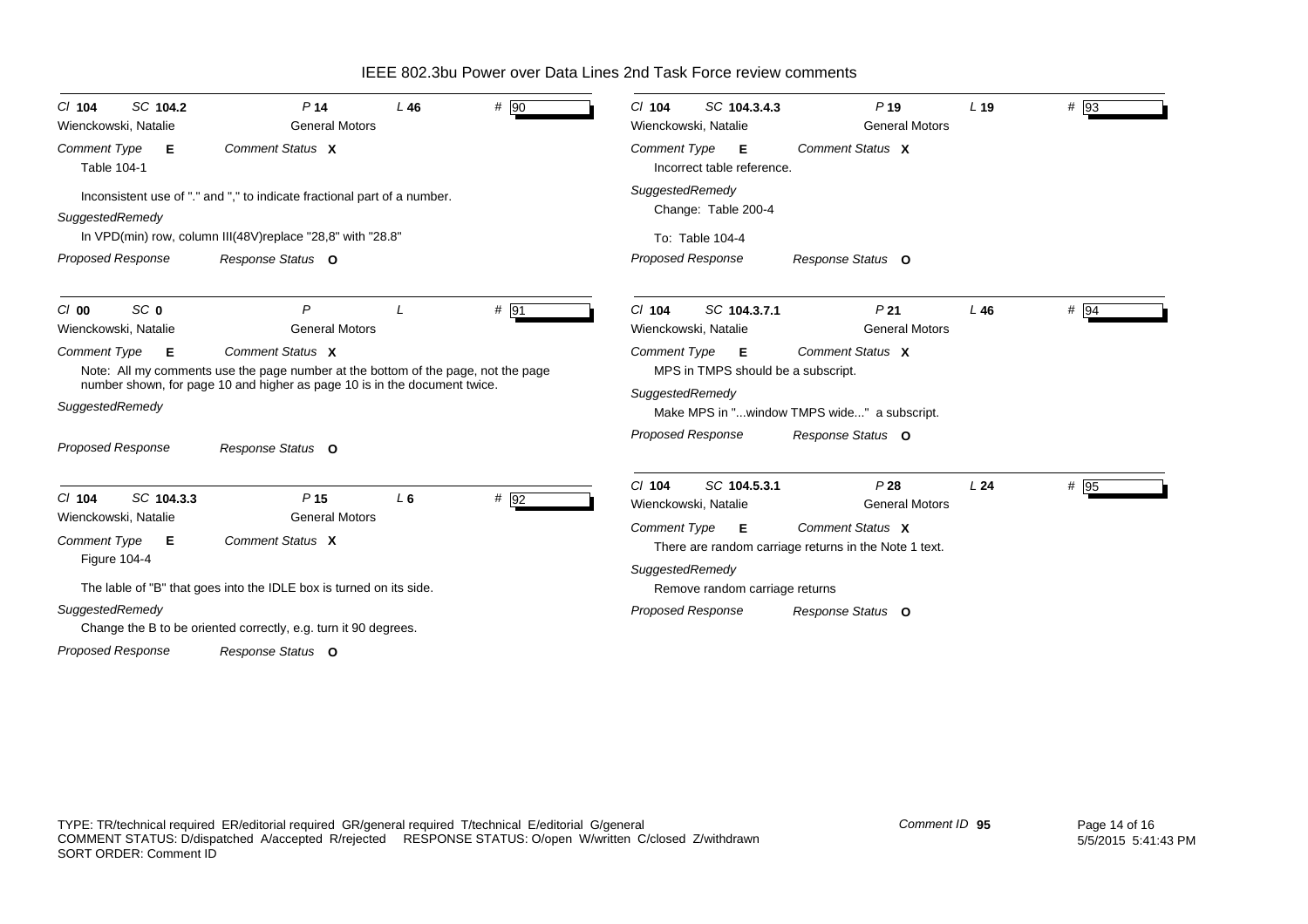| SC 104.6.3.3<br>P31<br>$CI$ 104<br>Wienckowski, Natalie<br><b>General Motors</b>                                                          | L <sub>1</sub> | # 96                                                                                                   | SC 104.6.3.4<br>$Cl$ 104<br>Wienckowski, Natalie                                                                                                                           | P32<br><b>General Motors</b> | $#$ 99<br>$L$ 10                                                                        |  |  |
|-------------------------------------------------------------------------------------------------------------------------------------------|----------------|--------------------------------------------------------------------------------------------------------|----------------------------------------------------------------------------------------------------------------------------------------------------------------------------|------------------------------|-----------------------------------------------------------------------------------------|--|--|
| Comment Status X<br><b>Comment Type</b><br>Е<br>missing space                                                                             |                | Comment Status X<br><b>Comment Type</b><br>Е<br>uA is centered and all other Units are left justified. |                                                                                                                                                                            |                              |                                                                                         |  |  |
| SuggestedRemedy<br>Change: with tRECbetween slots.                                                                                        |                |                                                                                                        | SuggestedRemedy<br>Left justify uA.                                                                                                                                        |                              |                                                                                         |  |  |
| to:  with tREC between slots.<br>Proposed Response<br>Response Status O                                                                   |                |                                                                                                        | <b>Proposed Response</b>                                                                                                                                                   | Response Status O            |                                                                                         |  |  |
| $Cl$ 104<br>SC 104.6.3.3<br>P31                                                                                                           | L24            | # 97                                                                                                   | $Cl$ 104<br>SC 104.5.3.1<br>Wienckowski, Natalie                                                                                                                           | P28<br><b>General Motors</b> | # 100<br>L8                                                                             |  |  |
| Wienckowski, Natalie<br><b>General Motors</b>                                                                                             |                |                                                                                                        | <b>Comment Type</b><br>$\mathbf{T}$                                                                                                                                        | Comment Status X             |                                                                                         |  |  |
| Comment Status X<br><b>Comment Type</b><br>Е<br>In Figure 104-10, there are missing verticle lines in the Figure at the timing arrows for |                |                                                                                                        | Section 104.5.3 says that this sections defines the electrical characteristics for both<br>100BASE-T1 and 1000BASE-T1; however, there are no requirements for 1000BASE-T1. |                              |                                                                                         |  |  |
| Slave Aamples and Master samples.                                                                                                         |                |                                                                                                        | SuggestedRemedy                                                                                                                                                            |                              |                                                                                         |  |  |
| SuggestedRemedy                                                                                                                           |                |                                                                                                        | Add requirements for 1000BASE-T1.                                                                                                                                          |                              |                                                                                         |  |  |
| Add missing verticle lines to figure.                                                                                                     |                |                                                                                                        |                                                                                                                                                                            |                              | If there requirements are the same as those in the 1000BASE-T1 spec, add a reference to |  |  |
| <b>Proposed Response</b><br>Response Status O                                                                                             |                |                                                                                                        | this spec.<br><b>Proposed Response</b>                                                                                                                                     | Response Status O            |                                                                                         |  |  |
| SC 104.6.3.4<br>P31<br>C/ 104<br><b>General Motors</b><br>Wienckowski, Natalie<br>Comment Status X<br><b>Comment Type</b><br>Е            | $L$ 49         | # 98                                                                                                   | $Cl$ 104<br>SC 104.6.4.3<br>Wienckowski, Natalie                                                                                                                           | P32<br><b>General Motors</b> | # 101<br>L <sub>51</sub>                                                                |  |  |
| Incorrect reference.                                                                                                                      |                |                                                                                                        | <b>Comment Type</b><br>$\mathbf{T}$                                                                                                                                        | Comment Status X             |                                                                                         |  |  |
| SuggestedRemedy                                                                                                                           |                |                                                                                                        | Based on the description in the text, I assume the LSB is sent first and the MSB is sent<br>last; however, this is not explicitly stated.                                  |                              |                                                                                         |  |  |
| Change reference to Figure 104-7                                                                                                          |                |                                                                                                        | SuggestedRemedy                                                                                                                                                            |                              |                                                                                         |  |  |
| to reference to Table 104-7                                                                                                               |                | Add a statement that the 64-bit address code shall be transmitted LSB first.                           |                                                                                                                                                                            |                              |                                                                                         |  |  |
| Proposed Response<br>Response Status O                                                                                                    |                |                                                                                                        | <b>Proposed Response</b>                                                                                                                                                   | Response Status O            |                                                                                         |  |  |